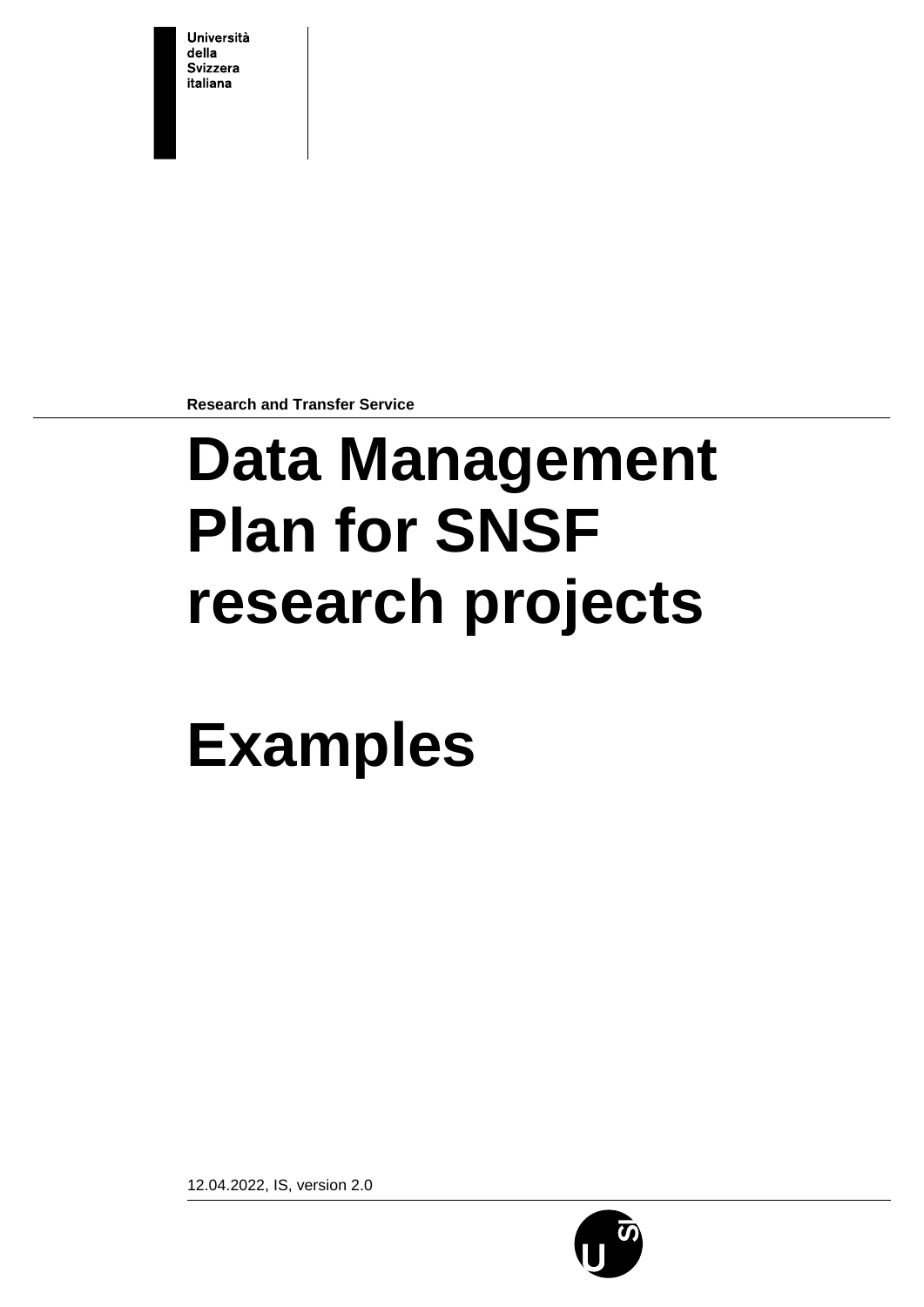pag e 2 / 29

# **Contents**

| Introduction      | 3  |
|-------------------|----|
| SNSF DMP examples | 4  |
| Architecture      | 4  |
| Biomedicine #1    | 6  |
| Biomedicine #2    | 9  |
| Biomedicine #3    | 12 |
| Communication #1  | 18 |
| Communication #2  | 21 |
| Economics         | 25 |
| Informatics       | 27 |
| Contacts          | 29 |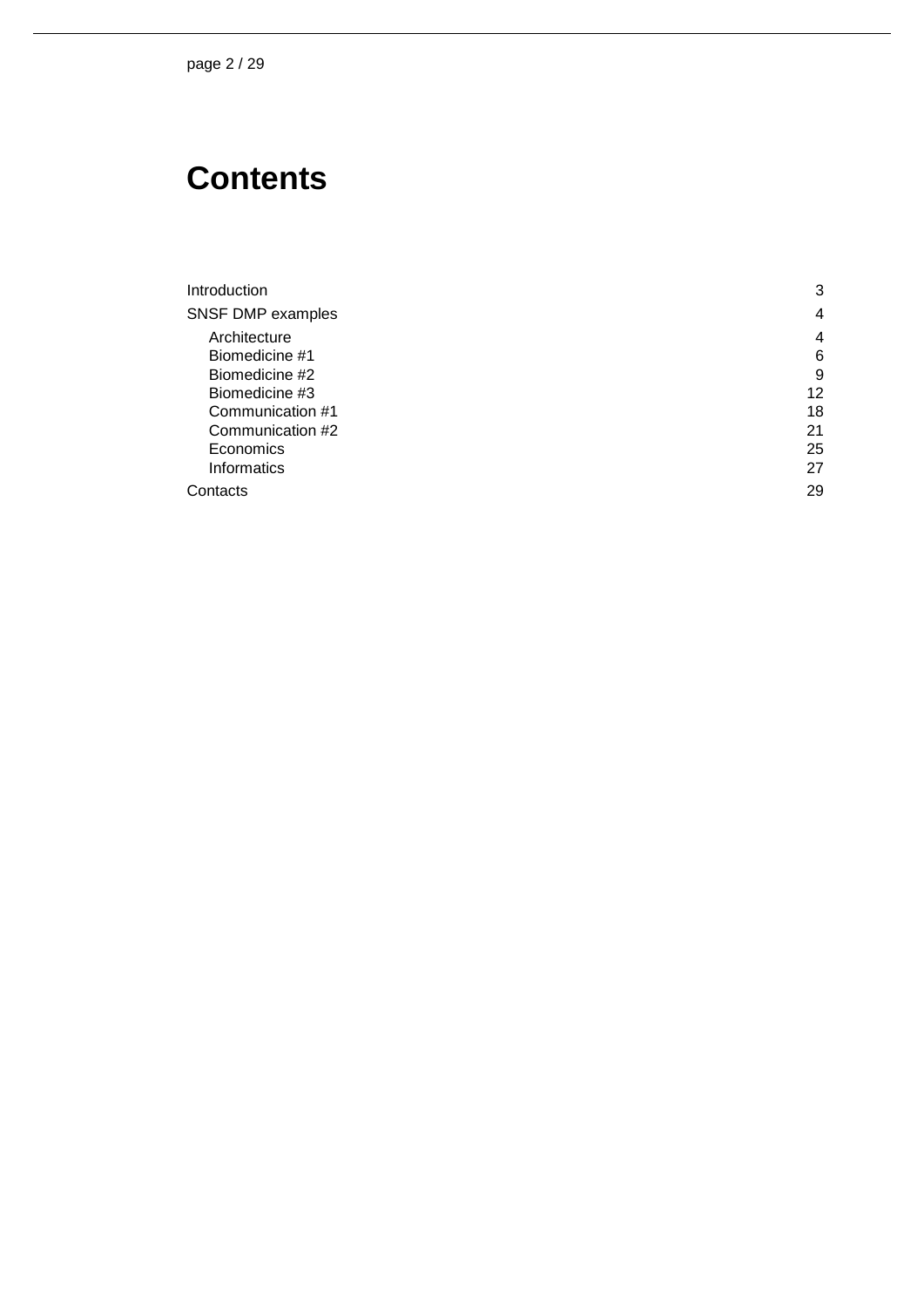## <span id="page-2-0"></span>**Introduction**

This document offers some examples of Data Management Plans (DMP) submitted to the Swiss National Science Foundation (SNSF) together with the respective research projects. The examples presented are diverse in their nature and form, and represent all the academic disciplines of USI.

This series of examples complement the SNSF DMP guidelines that the user may find at the dedicated USI Research and Transfer Service (SRIT) [website.](https://www.usi.ch/en/universita/info/srit/research-data-management-service/data-management-plan-dmp)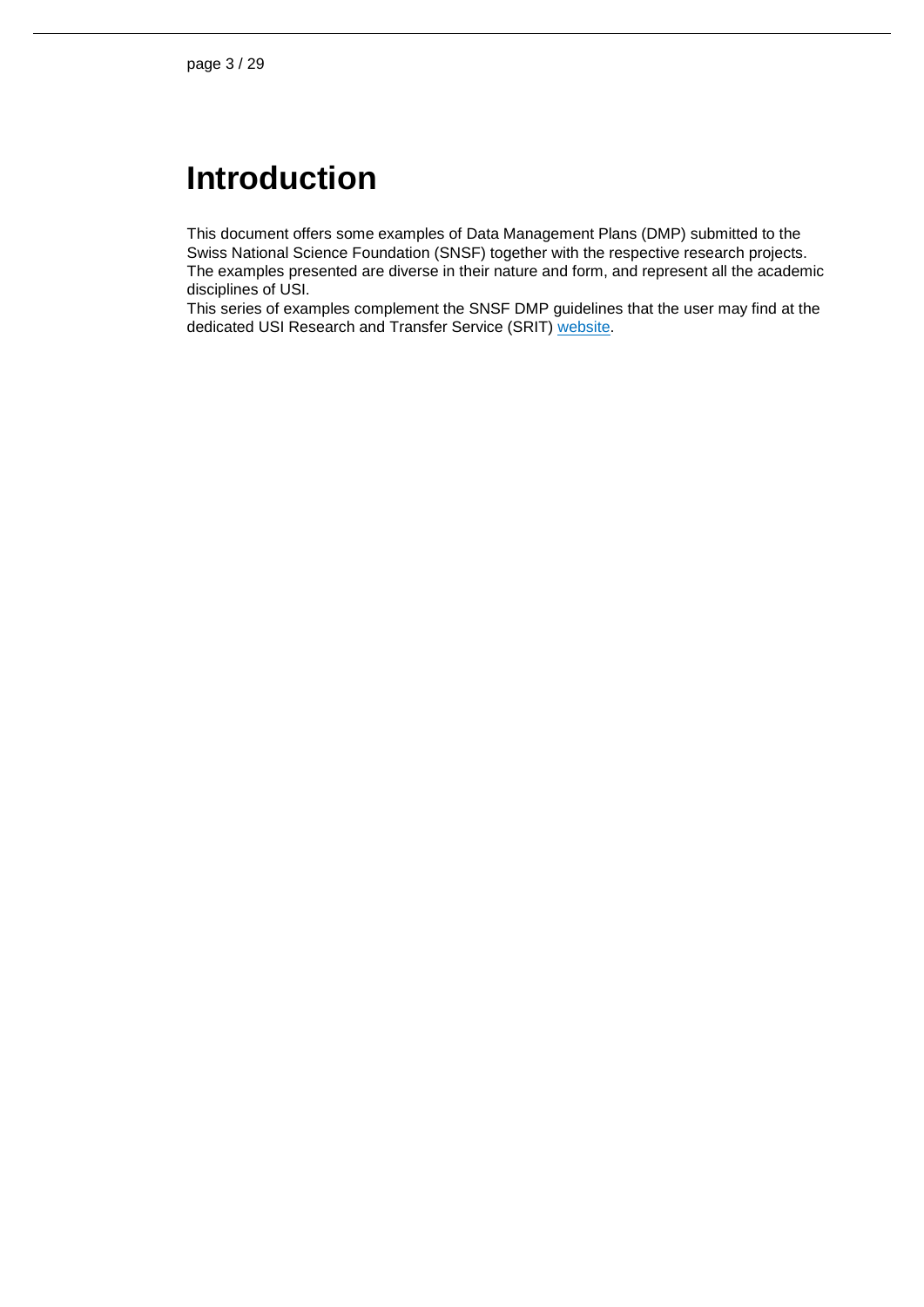# <span id="page-3-0"></span>**SNSF DMP examples**

### <span id="page-3-1"></span>**Architecture**

#### **1. Data collection and documentation**

#### **1.1. What data will you collect, observe, generate or reuse?**

Based on historical documents and images, this qualitative research will produce georeferenced data sheets of a group of disappeared historical buildings. According to the documents, data will include information about the construction site, the building, the architects involved and the collections inside the buildings. Bibliographic research will allow to compare and include data produced by previous research. The data produced from this research will be:

- 1. bibliographical files;
- 2. transcriptions of archival documents;
- 3. historical research records;
- 4. images, photographes (about 1200);
- 5. images catalogues;
- 6. images lists.

Data in categories 1, 2, 3, 5, 6 will be documented in Word, and also then Pdf, file format. Data in category 4 will be documented in Tiff, and also then Pdf, file format. The data produced in category 4 will amount to approximately to 80 GB.

#### **1.2. How will the data be collected, observed or generated?**

Following the approach of history of architecture, data sheets will provide descriptions and data organized according to standard systems such as Bildindex (https://www.bildindex.de/). Documents will be organised using the university internal system of file sharing; a selection of documents and images will be made available to a broader public on the project website. The images will be purchased as already digitized by their rights holders.

#### **1.3. What documentation and metadata will you provide with the data?**

We will provide all data sheets, bibliographical files, transcriptions of archival documents and images catalogue and list. To allow a broader audience to access the data generated by the project, the research will contribute to Wikidata, the open, free knowledge and structured repository feeding also the WIkimedia projects. Wikidata allows to share content with metadata and it has standard description systems for buildings. Further content will be shared on the project website to contextualise the research, to provide a selection of reproductions of documents and significant images.

#### **2. Ethics, legal and security issues**

#### **2.1. How will ethical issues be addressed and handled?**

This historical research in the field of architecture does not present challenges related to ethical issues.

#### **2.2. How will data access and security be managed?**

This historical research in the field of architecture does not present challenges related to personal or other sensitive data. Data produced by the project can be released under CC0.

#### **2.3. How will you handle copyright and Intellectual Property Rights issues?**

Data produced by the project is released under CC0 and on Wikidata. Content produced by the project is in CC BY-SA license and articles are published under gold or green open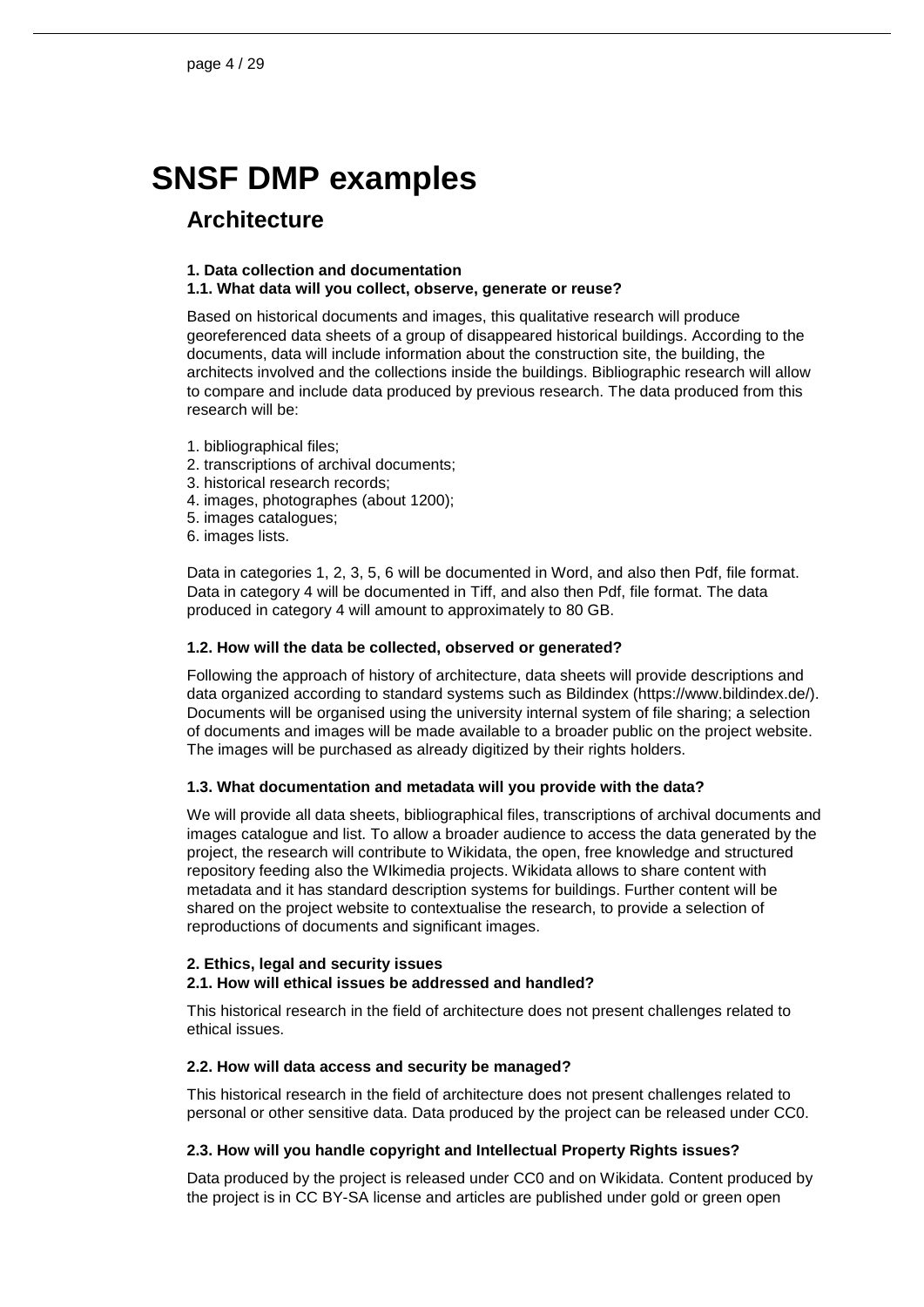access. There might be restrictions in publishing historical documents and images due to the involvement of third parties; the discussion about how to release sources will be addressed during the project and it is possible that documents might be available only for publication on the project's website.

#### **3. Data storage and preservation**

#### **3.1. How will your data be stored and backed-up during the research?**

The project data will be stored and processed on file servers managed by the IT service of USI, which are protected by backup copies of data (backup) made every night.

#### **3.2. What is your data preservation plan?**

The data preservation plan of the research is based on sharing data and content on existing platforms. The project does not create a new database but it uses existing systems; this approach increases the potentiality of reuse of the project's data and it relies on multiple open repositories with extensive communities. Content related to the project will be also shared on an internal university website which is maintained directly by the university as a subdomain.

To guarantee the durability in time, where possible, we will store files also in open archival formats, e.g. Word and Tiff files converted to PDF.

#### **4. Data sharing and reuse**

#### **4.1. How and where will the data be shared?**

Due to its humanistic nature, data of this research will be shared on repositories specialised in art history or addressing a broader audience. Wikidata – even if it is a peculiar repository and not a typically academic one – complies with the FAIR Data Principles and it is noncommercial. Eventually data can also be shared on Zenodo. The research content will also be published on an internal website managed by the university with texts under CC BY-SA.

#### **4.2. Are there any necessary limitations to protect sensitive data?**

This historical research in the field of architecture does not present challenges related to sensitive data. Images under copyright will be available only by agreement with the rights holders. The discussion about how to release images will be addressed during the project and it is possible that these documents might be available only for publication on the project website.

#### **4.3. All digital repositories I will choose are conform to the FAIR Data Principles.**

Yes

#### **4.4. I will choose digital repositories maintained by a non-profit organisation.**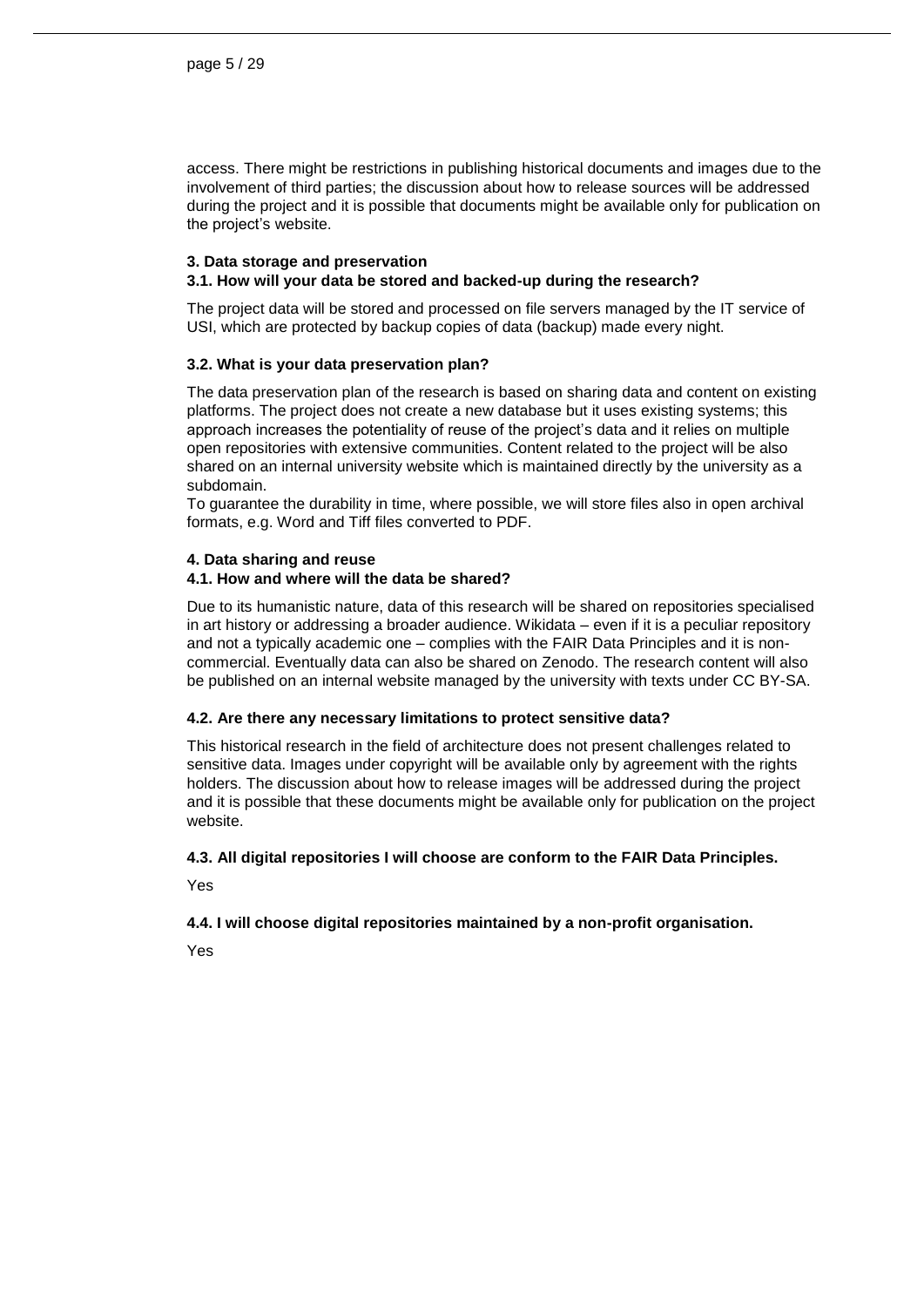## <span id="page-5-0"></span>**Biomedicine #1**

#### **1. Data collection and documentation**

#### **1.1. What data will you collect, observe, generate or reuse?**

The new data generated will mainly consist of:

- images originated by microscopy analyses (e.g. immunofluorescence, immunohistochemistry, live-imaging acquisitions) in .tiff format. In addition, raw data in a format depending on the specific microscope software will be generated. All the images generated will potentially occupy a space ranging from 100 GB to 1 TB;
- spreadsheets and free-text files, in .xlsx and .txt format. These files will presumably occupy no more than 1 GB;
- files originating from transcriptomic analyses, mass spectrometry and secretome analyses in format .csv. These files will potentially occupy no more than 1 GB.

In addition, during the data correlation step relevant results from literature and biological databases (e.g. GEO, STRING) will be analyzed, organized in concept maps and used to guide, interpret and validate the analyses performed in the project.

#### **1.2. How will the data be collected, observed or generated?**

All samples on which data are collected will be prepared according to published standard protocols in their respective field.

Images will be collected using different microscopy techniques (e.g. optical, epifluorescence, confocal). Microscopes used will be regularly serviced and re-calibrated. During image acquisition particular care will be considered for setting uniform imaging parameters and guarantee the possibility to properly compare different images.

Regarding transcriptomic, mass spec and secretome analyses, internal reference standards will be used with appropriate controls. In particular for transcriptomic analyses, special care will be considered to guarantee the highest possible quality of the genetic material.

For each data, at least three experimental replicates will be performed. Technical replicates will be also provided.

Data originated from each experiment will be stored in dedicated folders, numbered in progressive order and sub-structured with specific folders for each data format (e.g. a folder for immunofluorescence images, a folder for transcriptomic data).

Successive versions of the same file will be named as the original file with a progressive number accounting for the number of the version.

#### **1.3. What documentation and metadata will you provide with the data?**

Each image, transcriptomic dataset, mass spec dataset or secretome dataset will be enclosed within a file including the name and a persistent identifier for each file, the name of the person who collected or contributed to the data, the date of collection and the conditions to access the data.

Files will be named according to a pre-agreed scheme. The dataset will be accompanied by a README.txt file which will describe the directory hierarchy and the file naming scheme. Each directory will contain an INFO.txt file describing the experimental protocols used in that specific experiment. It will also record any deviations from the protocol and other useful contextual information.

Microscope images store a wide range of metadata (e.g. field size, magnification, lens phase, zoom, gain, pinhole diameter) for each image. This should allow the data to be understood by other members of our research group and add contextual value to the dataset should it be reused in the future. Regarding omic analyses, metadata stored by the specific equipment employed (e.g. next generation sequencer, mass spectrometer) will be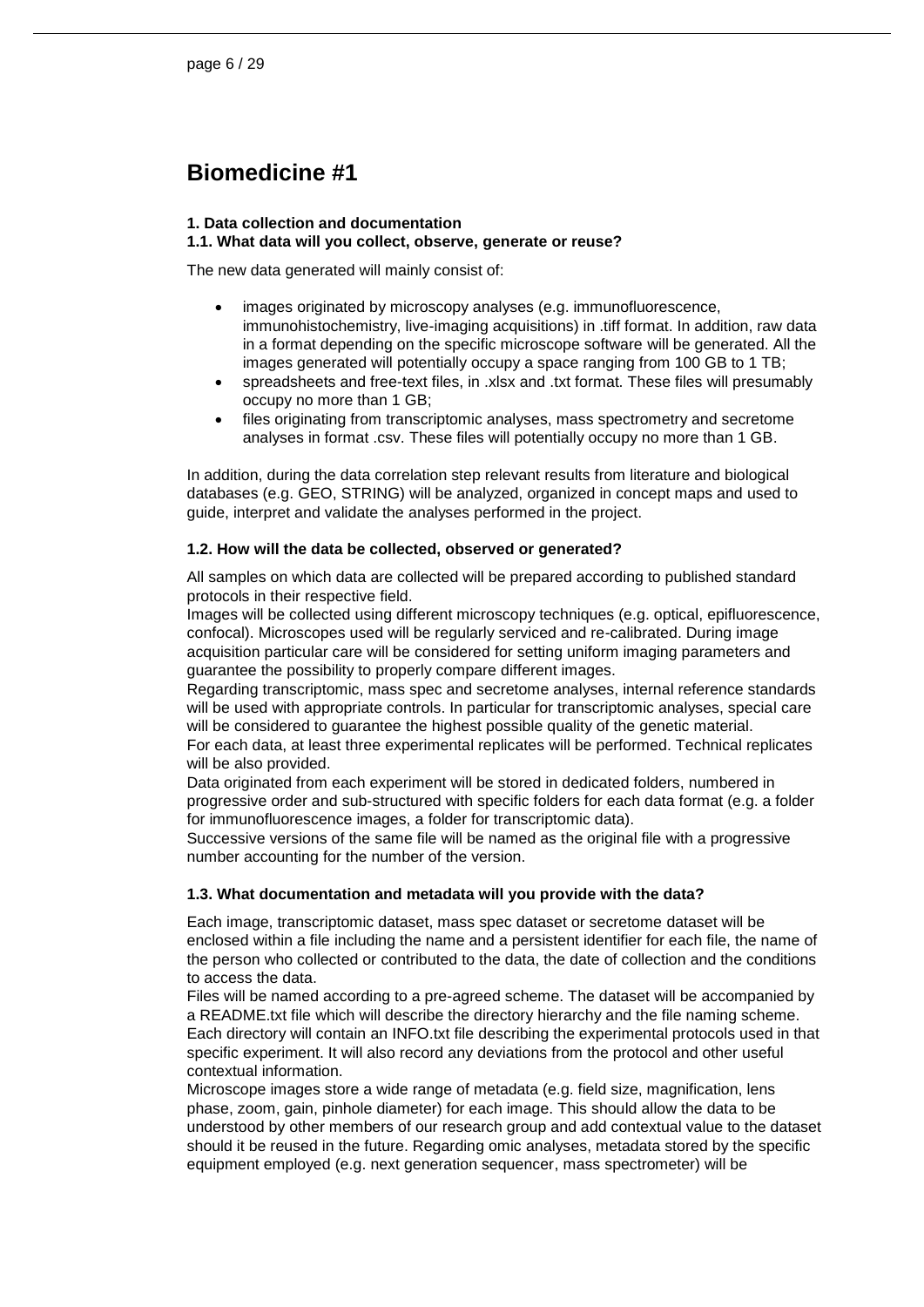complemented with detailed description of the samples that were analyzed (e.g. source of the biological tissue, specific cell line, number of replicates).

The researchers who will be in charge of each specific experiment and its correlated analyses will be responsible for checking that metadata are properly stored and accessible.

#### **2. Ethics, legal and security issues**

#### **2.1. How will ethical issues be addressed and handled?**

During the project I will use commercially available human plasma samples and cell lines (e.g. endothelial cells, fibroblasts). These samples are collected by specific companies under informed consent.

During the validation step, I will perform image analyses on human tissue samples (e.g. tissue microarrays) which are commercially available. These samples are collected under informed consent.

Overall, only limited anonymized data including sex, age, body mass index and presence of diabetes or cardiovascular diseases will be collected from the supplier.

#### **2.2. How will data access and security be managed?**

All the data of the project will be stored on institutional centralized IT facilities, which thus follow the Swiss standards required for hospitals.

Only experimental data obtained using anonymized data will be used and stored. The data will be stored on dedicated folders under the IT infrastructure, with limited access only to laboratory personnel. Daily backups will be performed by IT service.

#### **2.3. How will you handle copyright and Intellectual Property Rights issues?**

Intellectual property of the data belongs to the Institution in which the data will be generated (i.e. USI). In case I will foresee a possible exploitation of the generated data, an IPR agreement will be established between parties.

In case third-party data are used during the correlation analyses or the future exploitation of the project results following these analyses, the presence of restrictions will be carefully considered. However, I would like to emphasize that third-party data which I plan to use during the project are already publicly available in online databases (e.g. GEO, STRING).

#### **3. Data storage and preservation**

#### **3.1 How will your data be stored and backed-up during the research?**

The data will be stored in the IT USI-EOC facility, with a capacity of several TBs. The data will be collected in dedicated folders, with limited access only to laboratory personnel and regular backups will be performed daily with an automatic backup program by IT service.

#### **3.2. What is your data preservation plan?**

I will retain all the data (raw and elaborated) at least until their full exploitation (e.g. publication of related scientific papers).

Images will be stored as .tif.

Data in spreadsheets will be stored as .xlsx or .csv.

Data in freetext documents will be stored as .txt.

These formats are standard and should support future access and reuse.

Any data which has to be stored in a proprietary format will have the necessary software (including version number) noted in the associated info.txt file.

#### **4. Data sharing and reuse**

#### **4.1. How and where will the data be shared?**

Transcriptomic, proteomic and secretome data will be available without restrictions and will be shared on adequate public repositories (e.g. Gene Expression Omnibus) for reuse by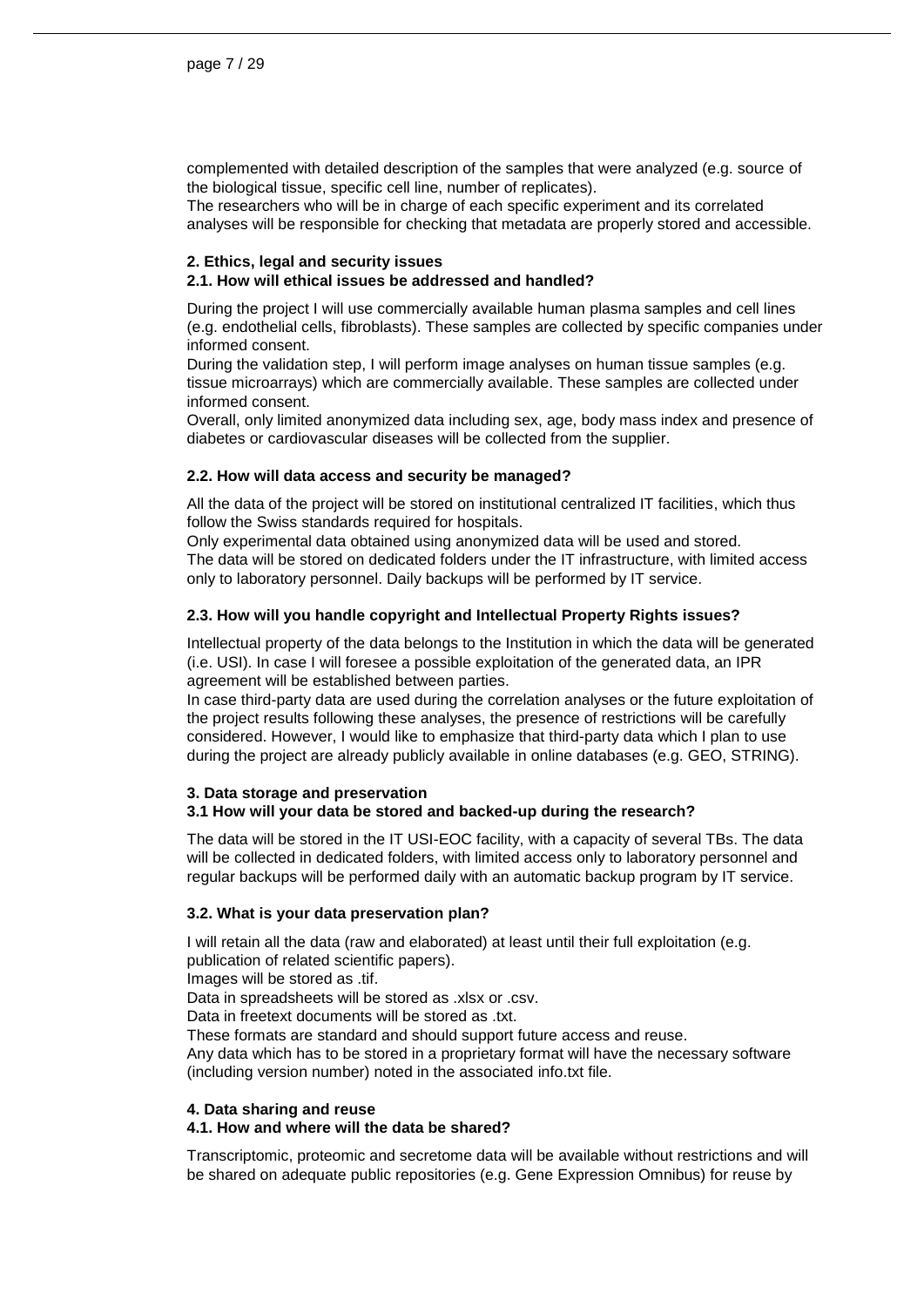other researchers. I will mention this possibility of access in the scientific articles describing the results of the project.

#### **4.2. Are there any necessary limitations to protect sensitive data?**

Data will be available as soon as the articles describing them will be accepted for publication.

**4.3. All digital repositories I will choose are conform to the FAIR Data Principles.**

Yes

**4.4. I will choose digital repositories maintained by a non-profit organisation.**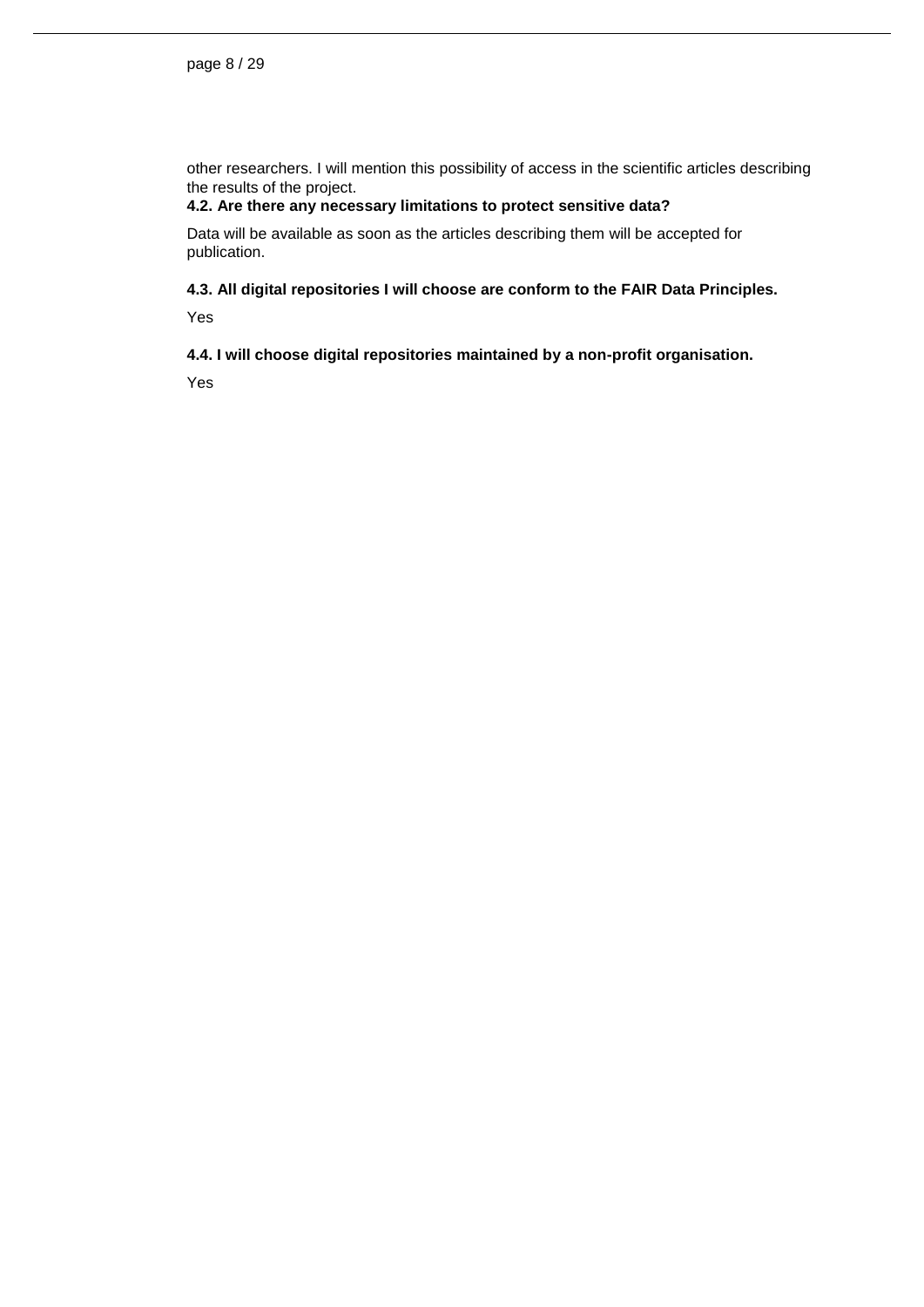## <span id="page-8-0"></span>**Biomedicine #2**

#### **1. Data collection and documentation**

#### **1.1. What data will you collect, observe, generate or reuse?**

We will collect data from a prospective cohort of 302 patients with myocardial infarction (MI) related left ventricular thrombosis (LVT). A screening log for all MI patients with LVT admitted in each center and reasons for not inclusion will be also collected. We will collect the following data from routine clinical assessment: medical history, physical examination, conventional baseline 12-lead ECG, standard transthoracic echocardiography, contrast echocardiography and/or cardiac magnetic resonance imaging (MRI). We will collect imaging and clinical data at baseline and at follow-up. In addition to the randomization visit, there are six scheduled follow-up visits, at 30 days, 3, 6, 12, 18 and 24 months after randomization. Clinical events will be evaluated by a blinded independent clinical events committee (CEC) of 3 experienced physician that will adjudicate adverse events according to standard definitions. Imaging follow-up (with the same qualifying imaging modality, either contrast TTE or cardiac MRI) will be performed at baseline, 6 and24 months and earlier if further clinically indicated by persistence of LVT. A dedicated core-lab, blinded to the treatment assignment, will collect anonymized imaging scans and perform the qualitative/quantitative analysis blinded to treatment arm. Imaging data (echocardiography, cardiac MRI) will be stored in DICOM format in a central institutional storage. All data will be anonymized. Data will not include genetic data. Clinical data that are collected for each research subject constitute the research CRFs (Case Report Forms) including demographics, cover clinical data, laboratory analyses results, medications, and clinical events.

#### **1.2. How will the data be collected, observed or generated?**

An electronic data capture (EDC) system will be built for the study. Only encoded data will be captured. The EDC system will include electronic case report forms (eCRFs) designed to capture study information, which are completed by trained site staff. All eCRFs should be completed in a timely manner, preferably within 5-10days of the subject's enrolment or follow-up visit. eCRFs documenting SAEs should be submitted via the EDC system within 24 hours after the investigator becomes aware of the event. Data images will be sent to a central core-lab that will provide planned analysis. Each local investigator is required to prepare and maintain adequate and accurate case histories designed to record all observations and other data pertinent to the investigation on each individual treated with the investigated medicinal product. All required data will be accurately recorded by authorized personnel on eCRFs. The training of appropriate clinical site personnel to complete the eCRF will be the responsibility of the study monitor. The investigators will keep a patient file containing the source documents (patient informed consent, medical history, laboratory analyses, medication lists, investigational drug delivery records, follow-up visits, AE/SAEs, etc.). The investigator will also keep a patient identification list with complete identification information on each subject (name, address, contact number, pseudonym). This documentation will be kept in strict confidence and will only be accessible to the investigator and study staff. Upon request, these documents must be available for monitoring as well as for inspection purposes. All these documents will be kept for a period in accordance with national regulations.

The Local Investigator is required to prepare and maintain adequate and accurate case histories designed to record all observations and other data pertinent to the investigation on each individual enrolled in the study.

A GCP-compliant EDC system will be used for the study. The subject's anonymity will be maintained and the confidentiality of records and documents that could identify subjects will be protected, respecting the privacy and confidentiality rules in accordance with applicable legal requirements. Patient data will be encoded: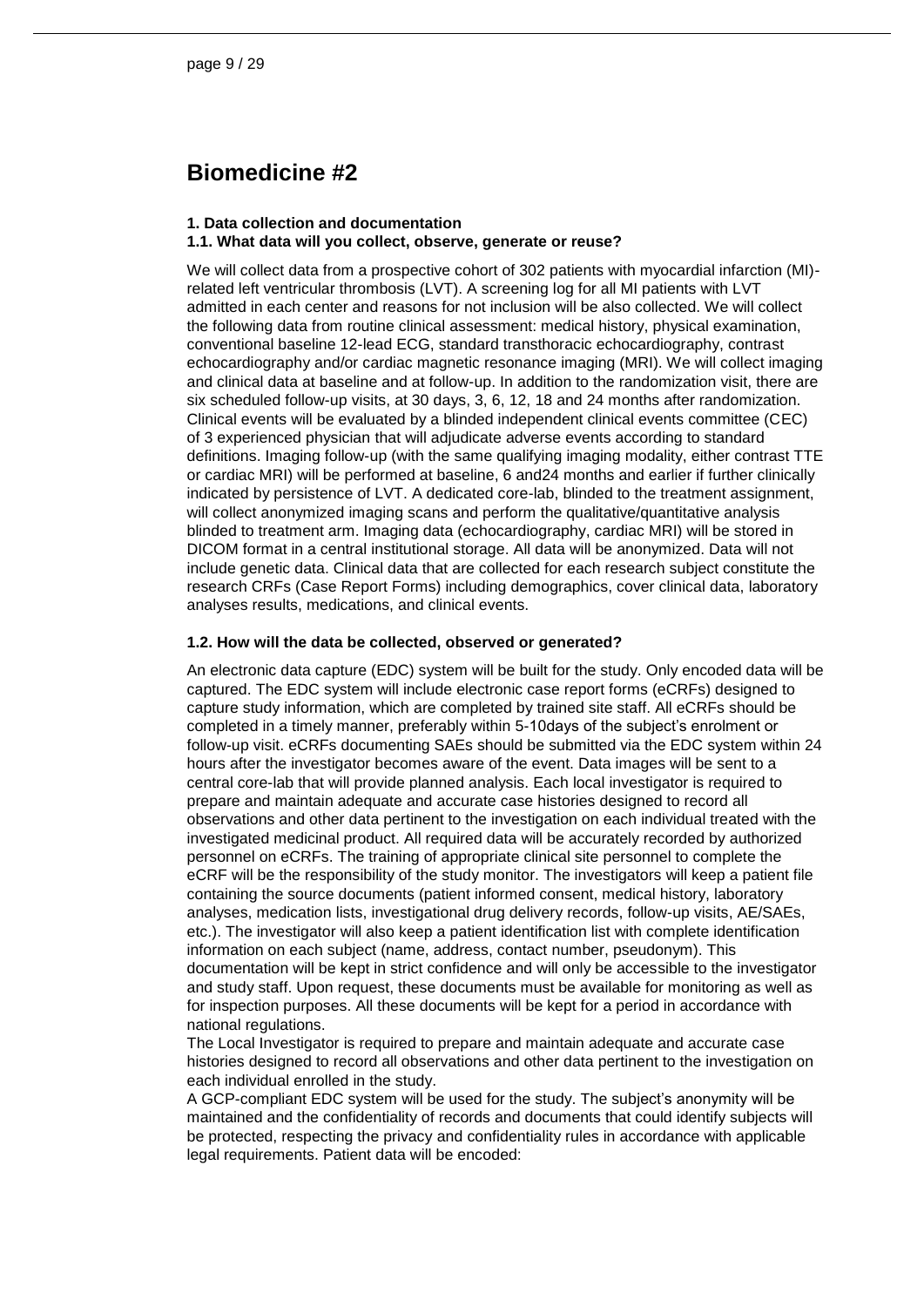- Subjects will be identified only by their assigned study number, initials and year of birth on all CRFs
- The investigator will keep a Patient Identification List with complete identification information (name, address, contact number) on each subject.
- The investigator will maintain all study documents in strict confidence.
- CRF entries will be performed by authorized persons and it will be assured that any authorized person can be identified. Copy of ECG, 2D TTE, contrast TTE or cardiac MRI will be stored at the main site.

All data will be cleared of any sensible personal information; patients will be identified by their assigned study number. For end-point adjudication data will be examined without any form of identification (blinded).

#### **1.3. What documentation and metadata will you provide with the data?**

The scientific results will be presented at research meetings and published in research journals. The research protocol will be registered in a study protocol repository (e.g. clinicaltrials.gov) before study initiation. Study protocol will be made available for publication with the main manuscript in the supplementary appendix of the article. Study data will be made available to other researchers upon reasonable request and permission. A scientific summary of the significant output of the research, as well as a lay summary, will be generated.

#### **2. Ethics, legal and security issues 2.1. How will ethical issues be addressed and handled?**

Protocols used in this study will be approved by local Ethical Committee for Clinical Research. Only eligible subjects will be enrolled. Any research subject is entitled to withdraw from the study at any stage. He/she is also entitled to require a complete removal of his/her data from the study database upon request. Data will remain accessible for authorised people throughout the study conduct, and until the final publication of results. Even though research subjects will be anonymised, consent of research subjects is mandatory in order to enroll them in the study and collect their data. No personal data or data that may easily identify subjects will be provided, with respect to the Swiss law on human research (Federal Act on Research involving Human Beings).

#### **2.2. How will data access and security be managed?**

Physical access to the electronic data centers is locked and limited to authorized personnel using personal ID and password authentication. Passwords will need to be changed every 42 days. Remote access to servers is reserved to authorized personnel. VPN access is possible by using two-factor authentication based on etoken and windows domain account. Account lockout policy is active. Only institutional email addresses will be accepted for any communication regarding sensitive data. Per-Tests (simulations of walware attacks) are regularly performed. Personal accounts are granted individually for each person. Identification is made by a personnel ID and a password. Failure to provide the correct password after a limited number of attempts automatically deactivates the faulty account (protection against non-authorized attacks).

#### **2.3. How will you handle copyright and Intellectual Property Rights issues?**

Primary owner of all data collected in this study are the subjects that participate herein. In order to use their data for scientific research, approval by the subjects and by an ethical committee will be been obtained.

#### **3. Data storage and preservation**

**3.1 How will your data be stored and backed-up during the research?**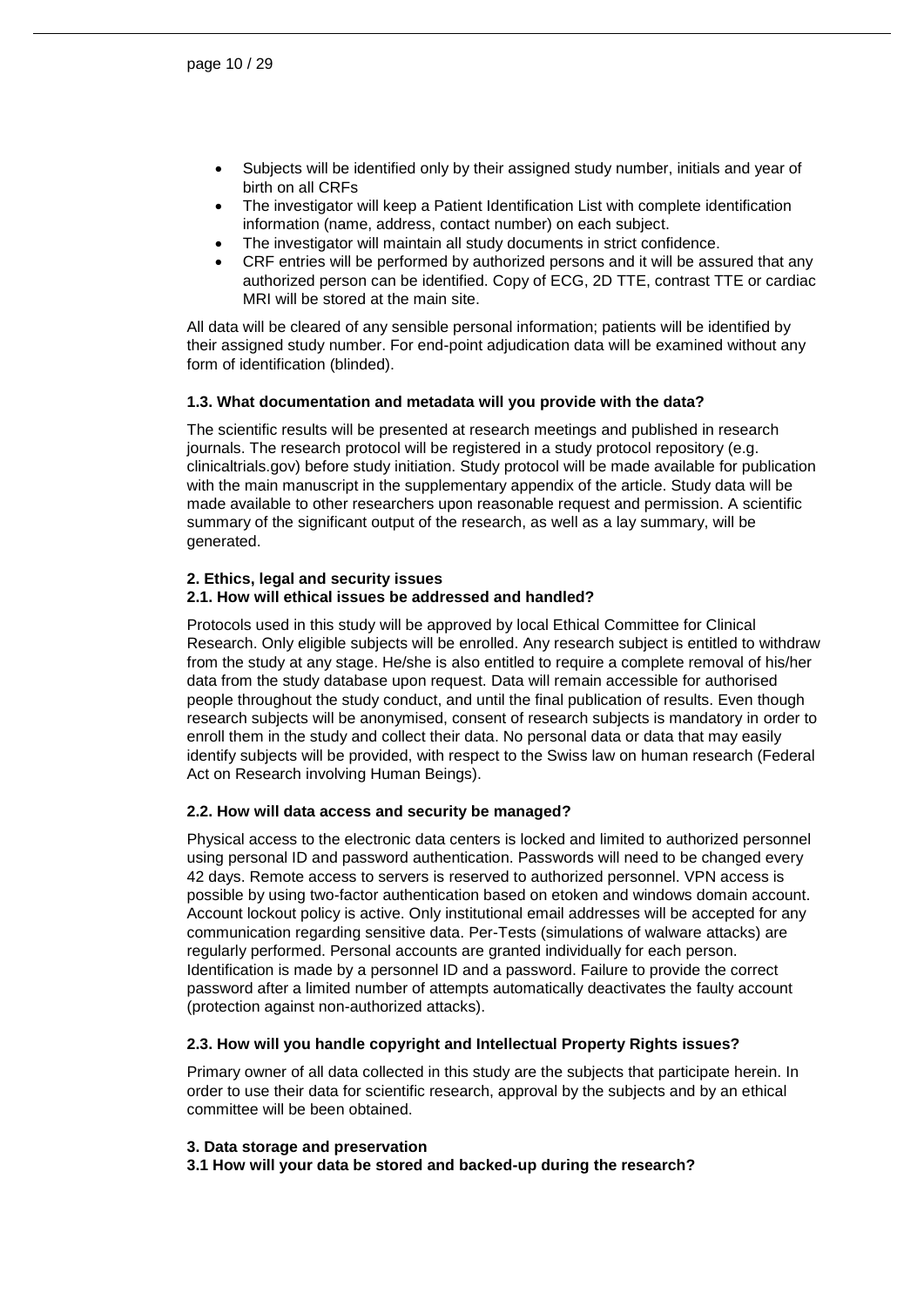All clinical digital files will be collected and stored on central servers for clinical research data. All data are backed up from the experimental computers to the departmental file server and database server. The file servers and database servers are backed up onto magnetic tapes overnight, and stored in a fire safe. Project data will be stored on file servers managed by IT service in folders with limited and managed access permissions. The principal investigator (applicant) will be in charge of deciding which researchers have access to the folders containing the data during the project (project team) and after, especially if some researchers will change their institutions. Internal Users are using separate windows domain accounts to access files and network resources, using strong password and forced to change it every 42 days. In addition, account lockout policy is active. Backups operations are performed by the IT services, in accordance with the clinic investigation unit policies. Frequent backups are performed using the best enterprise backup solutions and are physically stored in a fire-proof safe. Backup strategy compromises an optimised hourly, daily, monthly and yearly retention plan. Daily backups will be performed every day and data will be copied on tapes.

For security reasons, the application tiers and the database management systems run independently in separate servers. All systems and applications are continuously monitored. Appropriate measures are automatically taken whenever an alert is issued.

#### **3.2. What is your data preservation plan?**

The project will archive the entire database in a reusable format. Archives encompass all raw data, metadata, transformed data, transformation operations, deviations, version history, and audit trails will be stored for at least five years after the publications of the project's results. Data will be provided to authorised third parties as much as possible in non-proprietary formats (text, CSV, XML, PDF).

#### **4. Data sharing and reuse**

#### **4.1. How and where will the data be shared?**

Making data or material available to third parties is ethically and legally restricted by the content of the written and informed patient consent. Individual research subjects' data cannot be made available to non-authorized people. Relevant results related to the research will be presented at national and international conferences and will be published in scientific peerreviewed Journals.

Study data and metadata will be made available to other researchers upon reasonable request. A scientific workshop will be organized at the end of the fourth year of activity to discuss study results.

#### **4.2. Are there any necessary limitations to protect sensitive data?**

Legal restrictions to reuse of the data are based on the Federal Act on Research involving Human Beings (HRA) of Switzerland including the Individual research subjects' data cannot legally nor ethically be made available to non authorised people. Only the sponsor, the investigation team, reviewers, auditors and inspection authorities are entitled to access such data.

No personal data or data that may easily identify subjects will be provided, with respect to the Swiss law on human research (HRA).

#### **4.3. All digital repositories I will choose are conform to the FAIR Data Principles.**

Yes

#### **4.4. I will choose digital repositories maintained by a non-profit organisation.**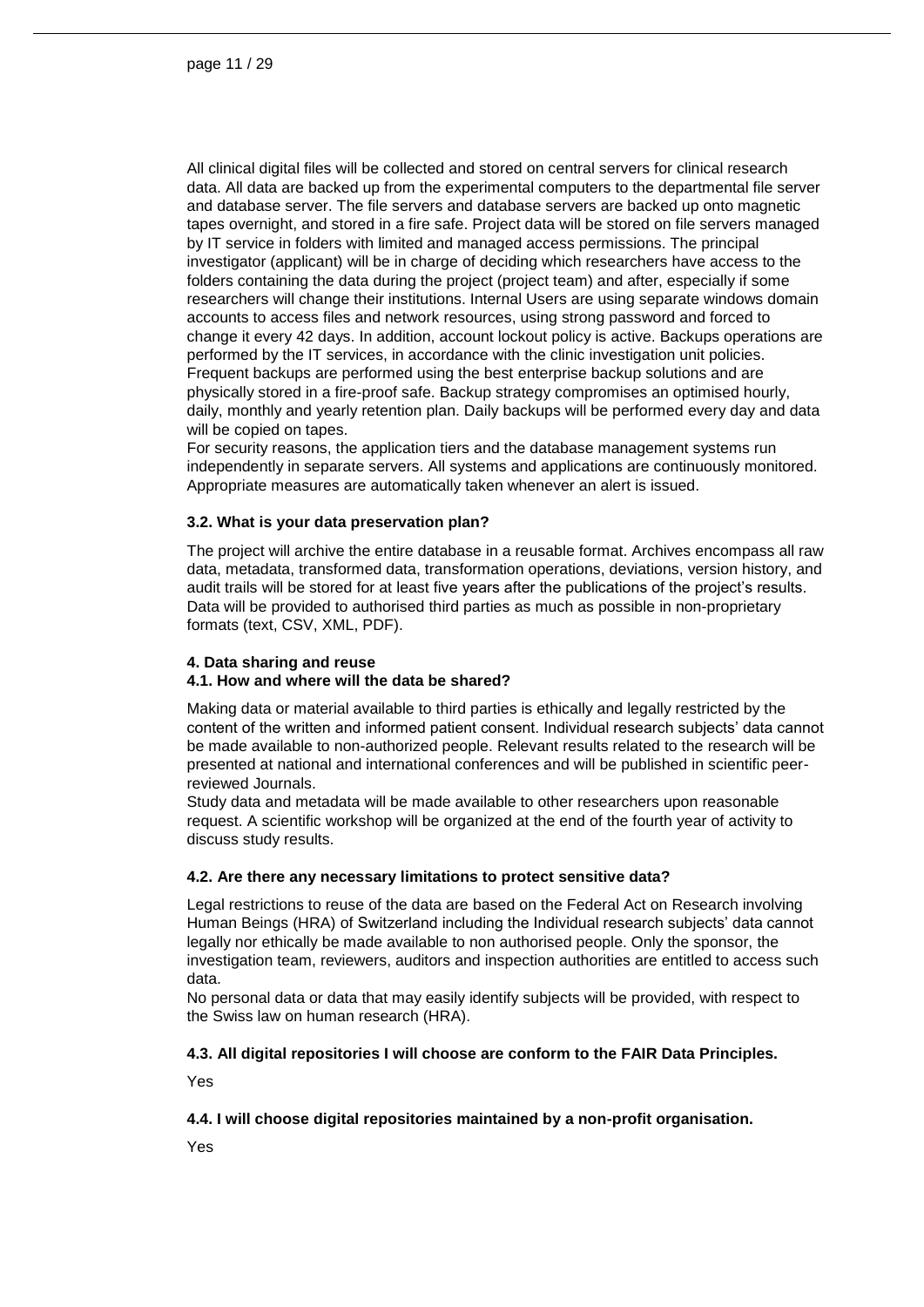## <span id="page-11-0"></span>**Biomedicine #3**

#### **1. Data collection and documentation**

#### **1.1. What data will you collect, observe, generate or reuse?**

The data collection during this study entails clinical, biological, and imaging data as described in the proposal. The clinical data will be stored physically in a secured access to a web-based database, conceived by the means of FileMaker Pro11, will be created. The central server will be managed by the database manager of the institution and will be located at the institution. Principal Investigator will supervise the electronic database central server management. Regarding clinical data, all research subjects will be anonymised. Doubleblinding will be applied for the study team and the patients through the duration of the study. Data that are collected for each research subject include following areas/topics:

- Inclusion criteria and consent
- Demographics
- Medical history
- Concomitant medication
- Laboratory analysis
- Medical events
- Hospitalisation and interventions
- Adverse events
- Imaging outcomes
- **Questionnaire**

Part of the data will be obtained during medical examinations of the subjects. This includes laboratory data as results of examination of biological samples. Part of the clinical data (retrospective study cohort) will be drawn out of the database already existing at the host institution. Imaging data (echocardiography, CT, MRI) will be stored in DICOM format in a central institutional storage.

Partner institution #1 (Partner1) contribution: The partner will generate cellular patch clamping data (sharp electrode recordings) of atrial tissue from rabbits (e.g., action potential shape and duration). All data will be obtained at baseline and after acute or chronic exposure to sex hormones estradiol. progesterone, or dihydrotestosterone. All data will be stored in digital form, in the format in which it was originally generated (ABF files), and in Microsoft excel, Prism Graphpad, PClamp, and Origin for data analysis.

Partner institution #2 (Partner2) contribution: The partner will produce 1. digital data and 2. collect blood and tissue samples (not strictly regarded as 'data' but nevertheless potential source of information for reuse).

- Digital data: Electronic case report forms of recruited patients (eCRF), electrograms-files, genomic data, data of next-generation sequencing (mRNA expression in cardiac tissue samples, raw and processed data), data on histology and targeted biochemical analysis, biomarkers results, algorithms of prediction models. In all data types raw and processed data will be generated.

- Blood samples and tissue samples: Blood serum, blood plasma, buffy coat, all frozen and stored at -80°C. Tissue samples, frozen and stored at -80°C.

#### **1.2. How will the data be collected, observed or generated?**

All clinical, and imaging data will be generated and then pseudonymized at the study center where all data are acquired. Each dataset will first undergo quality control before it will be entered into the central database. Quality control will include assessment of completeness of data (no missing information) and adherence to the pre-defined CT / MRI protocol (CT and MRI technical parameters are available in the DICOM header information of each scan).The project members will use an Electronic Data Capture (EDC) System to enter data electronically.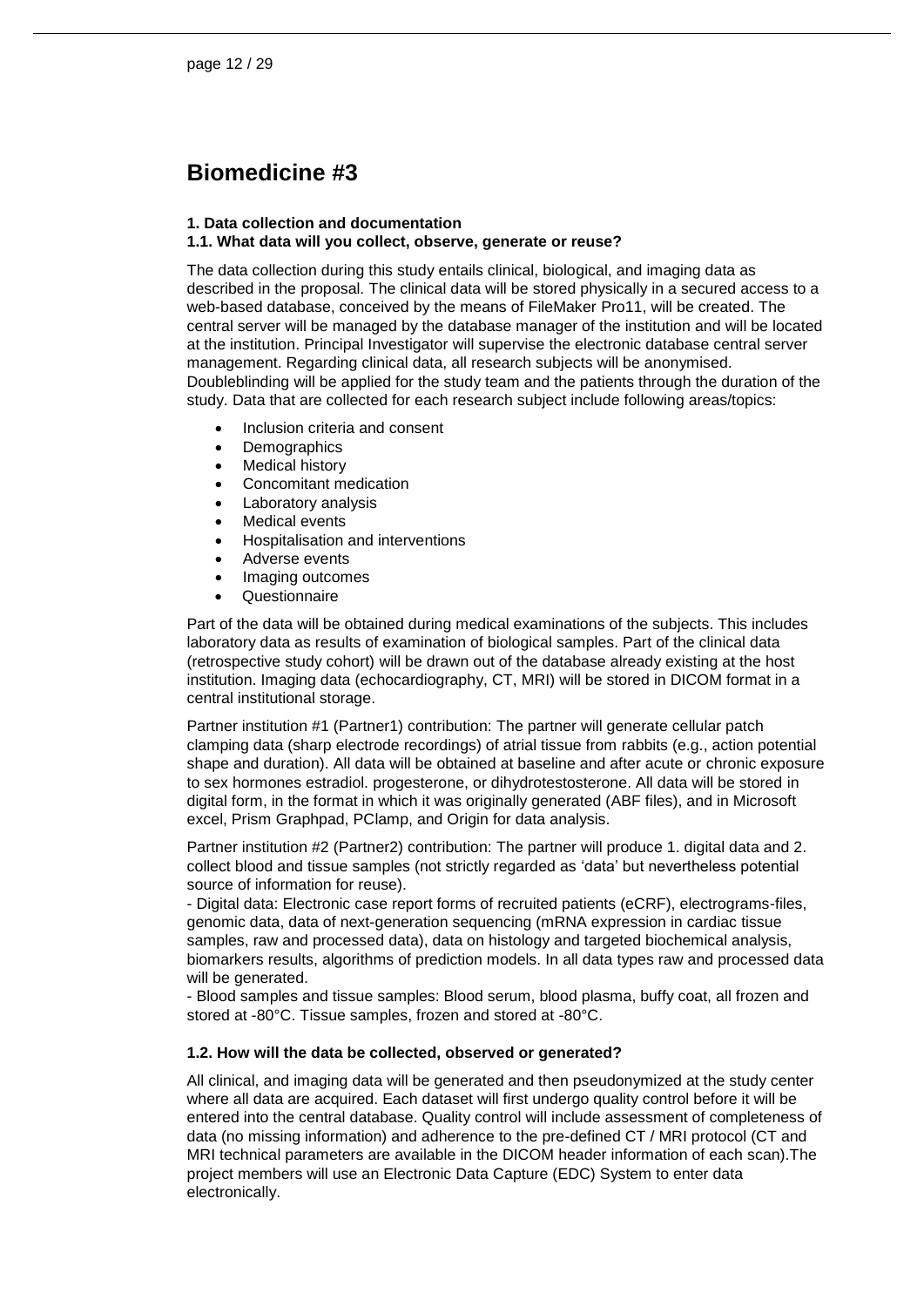Partner1 contribution: All rabbit experiments included in this project will be conducted including appropriate controls to ensure validity. Data consistency will be assessed by comparing repeated measures. Quality of analytical data will be guaranteed through calibration of devices, intra- and inter-assay quality controls, repetition of experiments and comparison with literature and previous data. Files will be named according to a preagreed convention. The dataset will be accompanied by a README file that describes the directory hierarchy. Each directory will contain an INFO.txt file describing the experimental protocol used in that experiment. It will also record any deviations from the protocol and other useful contextual information. Image files will be stored with a range of metadata that specifies the precise conditions used to obtain each image. This should allow the data to be understood by other members of our research group and add contextual value to the dataset should it be reused in the future.

#### **1.3. What documentation and metadata will you provide with the data?**

Raw data will be provided with its full description, data-types and encoding (comprehensive Code Book).

Metadata regarding database implementation, audit trail, data status, completeness, modifications and intervention dates will be available for each single value. A complete description of the whole project and its technical configuration, as well as a complete version history of structure alteration/modification to the database implementation will be made available upon request. All deviations will similarly be logged in.

Any post-processing of data will be fully described by the description of all transformation operations.

Metadata will be provided as much as possible in non-proprietary formats (text, CSV, XML, PDF).

However, some material may remain proprietary due to technical restrictions. Relevant additional data material not present within the main CDMS database will, whenever necessary, be attached to the raw data, and will be fully described.

Metadata will form a subset of data documentation that will explain the purpose, origin, description, time reference, creator and terms of use of a data collection. Due to the different nature of the research data generated, the metadata will be based on a generalized metadata schema including elements such as:

- Title: free text
- Creator: Last name, first name
- Date:
- Subject: Choice of keywords and classifications

- Description: Text explaining the content of the data set and other contextual information needed for the correct interpretation of the data

- Format: Details of the file format
- Identifier: DOI
- Access rights: open access

It will be the responsibility of:

- each researcher to annotate data with the appropriate metadata,

- the Principal Investigator to check regularly with all participants to assure data is being properly processed, documented, and stored.

#### **2. Ethics, legal and security issues**

#### **2.1. How will ethical issues be addressed and handled?**

Even though research subjects will be anonymised, consent of research subjects is mandatory in order to enroll them in the study and collect their data. No personal data or data that may easily identify subjects will be provided, with respect to the Swiss law on human research (Federal Act on Research involving Human Beings).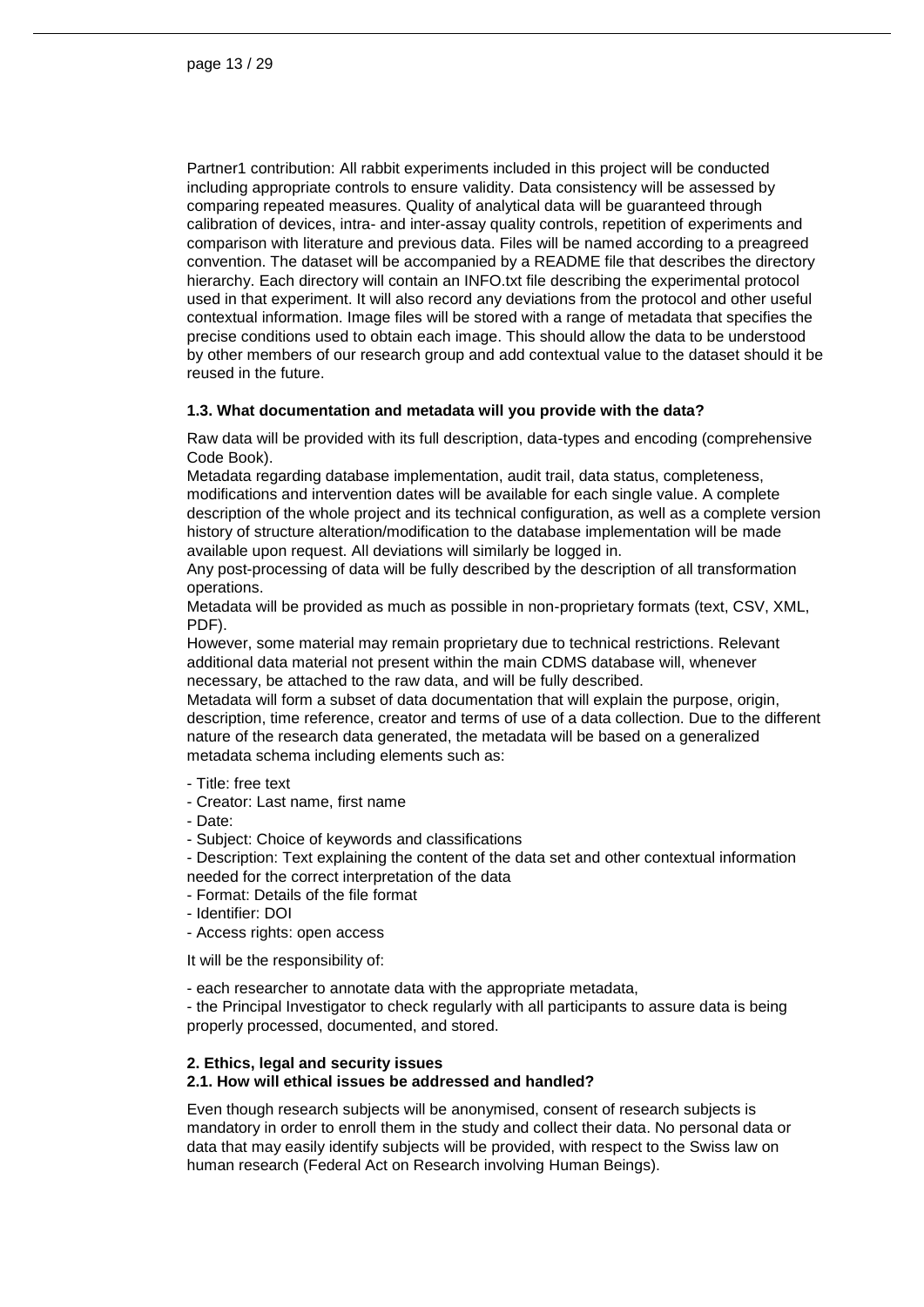Approval from the competent authority and from an appropriately constituted Competent Ethics Committee (CEC, e.g. CCER) is mandatory before conducting the study. Only eligible subjects will be enrolled. Any research subject is entitled to withdraw from the study at any stage. He/she is also entitled to require a complete removal of his/her data from the study database upon request. Data will remain accessible for authorised people throughout the study conduct, and until the final publication of results.

Partner1 contribution: Atrial tissue from wild type rabbits will be used in these studies. The necessary ethical authorizations for conducting the animal experiments in this project will be obtained prior to the start of the experiments from the proper Cantonal Commission. In performing the experiments, Partner1 strives to strictly adhere to the 3Rs principle of Replacement, Refinement, and Reduction. All researchers and technicians working with the animals receive proper animal welfare training in conformity with DFE Ordinance 455.109.1 on 'Training in animal husbandry and in the handling of animals'.

#### **2.2. How will data access and security be managed?**

Medical data is considered as sensitive personal data, regardless to pseudonymization, by the Federal Act on Data Protection. Archiving of the data is regulated by the Federal Act on Data Protection and the Human Research Act of Switzerland. With regard to privacy rights the required period of archiving should not be prolonged. Exceptions need to be explained. Physical access to the data centers is logged and limited to authorised personnel using badge authentication. On a regular basis, vulnerability testing is performed to reduce potential exposure.

Remote access to servers is limited to authorised personnel. Connections to servers are encrypted using SSH. System logs are stored in a dedicated centralised system for audit purposes. Only people part of the investigation team, as well as inspection authorities are given access to data. Personal accounts are granted individually for each person. Identification is made by a personnel ID and a password. Failure to provide the correct password after a limited number of attempts automatically deactivates the faulty account (protection against non-authorized attacks).

Only institutional e-mail addresses will be accepted for any communication of sensitive data regarding account creation and management. Per-Tests (simulation of malware attacks) are regularly performed, and measures taken whenever necessary.

Partner1 contribution: Regarding rabbit data, this will be stored on the institutional centralized file storage system, managed by the IT department of the institute. The central storage facility has redundancy, mirroring and is monitored. For data transfers, exports of all or any kind of partial data will be systematically password encrypted before being transferred. Use of hashing encoding will ensure that no data alteration may have occurred during the transfer.

#### **2.3. How will you handle copyright and Intellectual Property Rights issues?**

Primary owner of all data collected in this study are the subjects that participate herein. In order to use their data for scientific research, approval by the subjects or by an ethical committee has been obtained as explained above.

All experiments data will be stored together with metadata including information on the person that recorded the data, the research group and the project. All data will be associated with a unique identifier (DOI) so that the data can be used for other publications without violation of copyright / intellectual property rights.

#### **3. Data storage and preservation**

#### **3.1 How will your data be stored and backed-up during the research?**

All data and applications are physically stored in dedicated data centres on the principal institution premises. The physical hardware consists of enterprise-grade servers, networking, and storage with trustworthy and stable GNU/GPL solutions.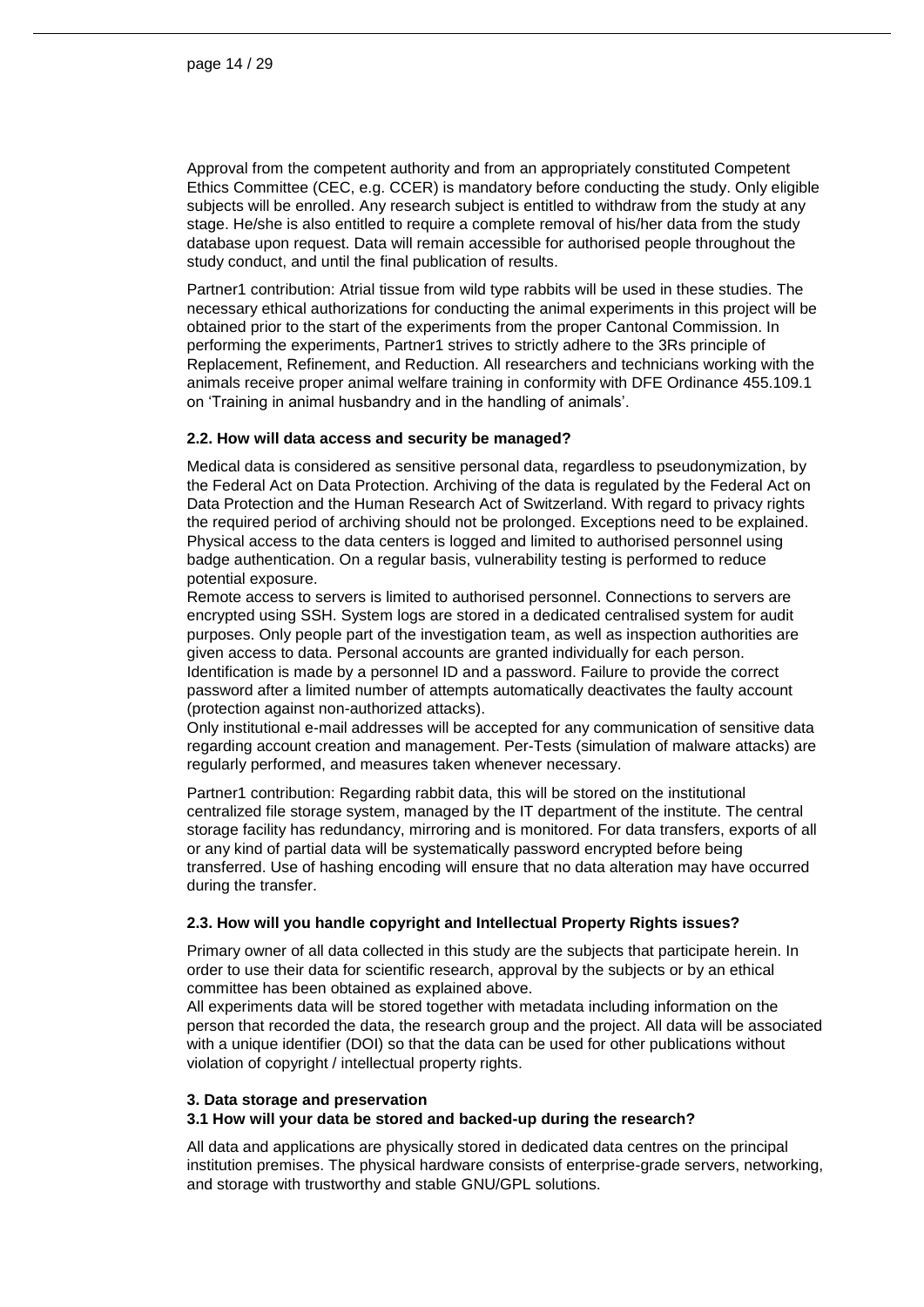All applications are hosted on certified virtual servers. There are several dedicated servers for each system, ensuring separation between the testing / pre-production environment and the production environment. System updates are applied only after validation in the preproduction environment. For security reasons, the application tiers and the database management systems run independently in separate servers. All systems and applications are continuously monitored. Appropriate measures are automatically taken whenever an alert is issued.

Backups operations are performed by the IT services, in accordance with the clinic investigation unit policies. Frequent backups are performed using the best enterprise backup solutions and are physically stored in a fire-proof safe. Backup strategy compromises an optimised hourly, daily, monthly and yearly retention plan. Daily backups will be performed every day and data will be copied on tapes.

The tapes will be are moved offsite every month in an institutional warehouse outside the HQ and branch office. No specific identification data, such as patient's surname and name, will appear in the database.

Partner1 contribution: For the runtime of the project rabbit experiments data will be stored on the centralized file storage system of the institute, managed by the IT department of the institute.

The central storage facility has redundancy, mirroring and is monitored. In addition, the data will be regularly backed-up on password-protected external hard-drives.

#### Partner2 contribution:

- For Digital data: Genomic and next-generation sequencing data processing, analysis, and storage will take place on an HP ProLiant server dedicated to large-scale data analysis. All other data will be stored on an institutional server. The computational infrastructure is housed in the institution's principal IT facility and is maintained by a professional system administrator. The system features a full RAID configuration for internal backup and the research data will also be backed up through the institution's IT system. The server is located behind a firewall; external access is only possible through the use of a VPN tunnel. All clinical digital files will be collected and stored on central servers for clinical research data. The data will be periodically transferred to a server provided.

Data management and storage will be subject to monitoring. Following approval of this proposal, the details of the data management, storage, and sharing strategy will be worked out in collaboration with a Research Data Management Service which provides support for hardware (secured data servers), data storage and access tools as well as support for legal and ethical issues.

- Blood samples and tissue samples: All blood samples and tissue samples will be temporarily stored at the institutional biobank.

#### **3.2. What is your data preservation plan?**

At the end of the project, the entire database will be archived in a reusable format. Archives encompass all raw data, meta-data, transformed data, transformation operations, deviations, version history, and audit trails. Redeployment of the entire database is therefore possible whenever needed. The comprehensive archive will be preserved during a minimum period of 10 years. Data will be provided to authorised third parties as much as possible in nonproprietary formats (text, CSV, XML, PDF).

Partner1 contribution: Since the volume of experiments data remains in a tractable range, there is no necessity to delete any data, and all data from completed projects will be preserved / archived on dedicated external drives in departmental archive. There is no legal obligation to destroy data. Data of highest relevance and potential value for re-use (e.g., data from successful experiments on which publications are based) will be transferred to a repository as described under 4.1.

#### **4. Data sharing and reuse**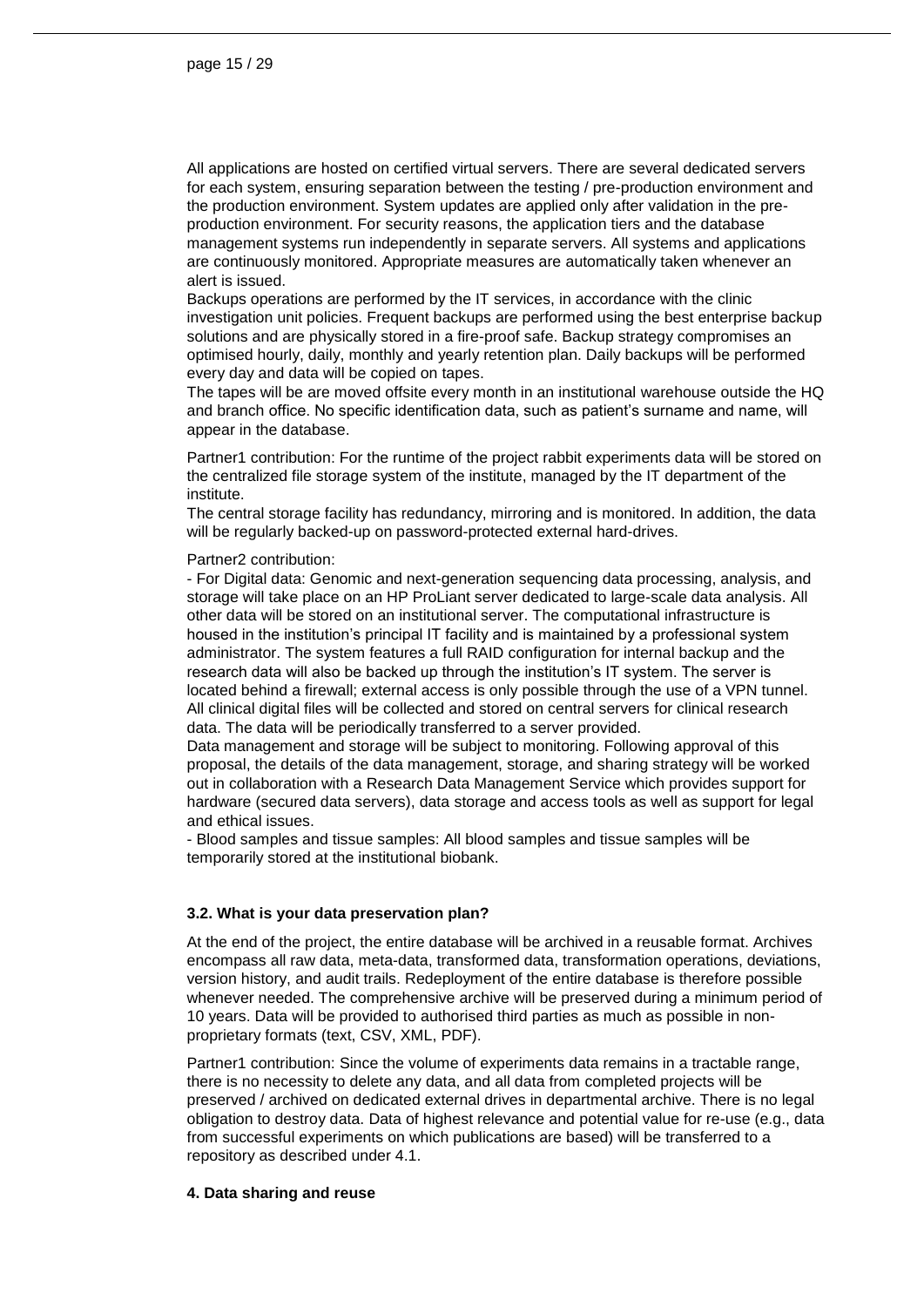#### **4.1. How and where will the data be shared?**

Only metadata that describes the content of the study data base will be made available to the third parties to evaluate if the data of this study fits their intended use of the data. The data will be presented as coherent database, single data sets linked by the pseudonym used during data collection. This data will be sufficient to answer scientific questions deviating from the scope of the Original study protocol, e.g. within meta-analysis.

Partner1 contribution: EUDAT will be used to share experiments data because it supports the FAIR principles (https://eudat.eu).

The DOI issued to datasets in the repository can be included as part of a data citation in publications, allowing the datasets underpinning a publication to be identified and accessed.

Partner2 contribution:

- For Digital data: All digital data (raw or processed) will be stored in the long-term in a redundant RAID configuration on the institutional server. In accordance with funding organization and journal requirements, data will be placed in public repositories while ensuring patient confidentiality protections.

The data will remain accessible to the research team of Partner2 even after the funding period of this SNF project.

- For Blood samples and tissue samples: After the funding period of the study, all blood and tissue samples will further be stored at the institutional Biobank at least until all relevant data have been published. The exact time period for storage still has to be determined but likely will be in the range of a few years.

All data will be stored and made available for reuse by applying the FAIR principles which state that data have to be findable, accessible, intraoperable and reusable. Two main instruments for implementation of FAIR principles will be used:

1. The use of data repositories: Data repositories offer access to a defined circle of authorized users and have become a broadly used way of data sharing. Data repositories can be local or the respective software is publically accessible. For example, Dataverse (https://dataverse.nl/) is an open-source data repository software installed in dozens of

institutions globally to support public community repositories.

Dataverse generates a formal citation for each deposed data set following a defined standard. Dataverse generates a Digital Object Identifier, or other persistent identifiers (Handles) which are made public when the dataset is published ('Findable'). This digital object identifier is citable and points to a landing page, providing access to metadata, data files, dataset terms, waivers or licenses, and version information, all of which is indexed and searchable ('Findable', 'Accessible' and 'Reusable'). Deposits include metadata, data files, and any complementary files (such as documentation or code) needed to understand the data and analysis ('Reusable'). While this data repository is very broad there are also repositories that are used for specific types of data. For example, the NCBI gene expression omnibus is a common repository for RNA sequencing data

(https://www.ncbi.nlm.nih.gov/geo/). Likely all of the options mentioned above will be used for the data sets, depending on the type of data.

2. Open access publications: Following the official publication strategy of our institution all papers and reports will be published open access. All publication will contain references to the respective repositories providing access to the data.

Importantly, making data or material available to third parties is ethically and legally restricted by the content of the written and informed patient consent. The applicant will design the patient information and written consent forms such that later reuse of data will be possible. Nevertheless, before reuse can take place the applicant will investigate together with the requesting party whether the reuse is covered by the patient consent and whether it complies with the relevant regulations.

#### **4.2. Are there any necessary limitations to protect sensitive data?**

Legal restrictions to reuse of the data are based on the Federal Act on Research involving Human Beings (HRA) of Switzerland including the Individual research subjects' data cannot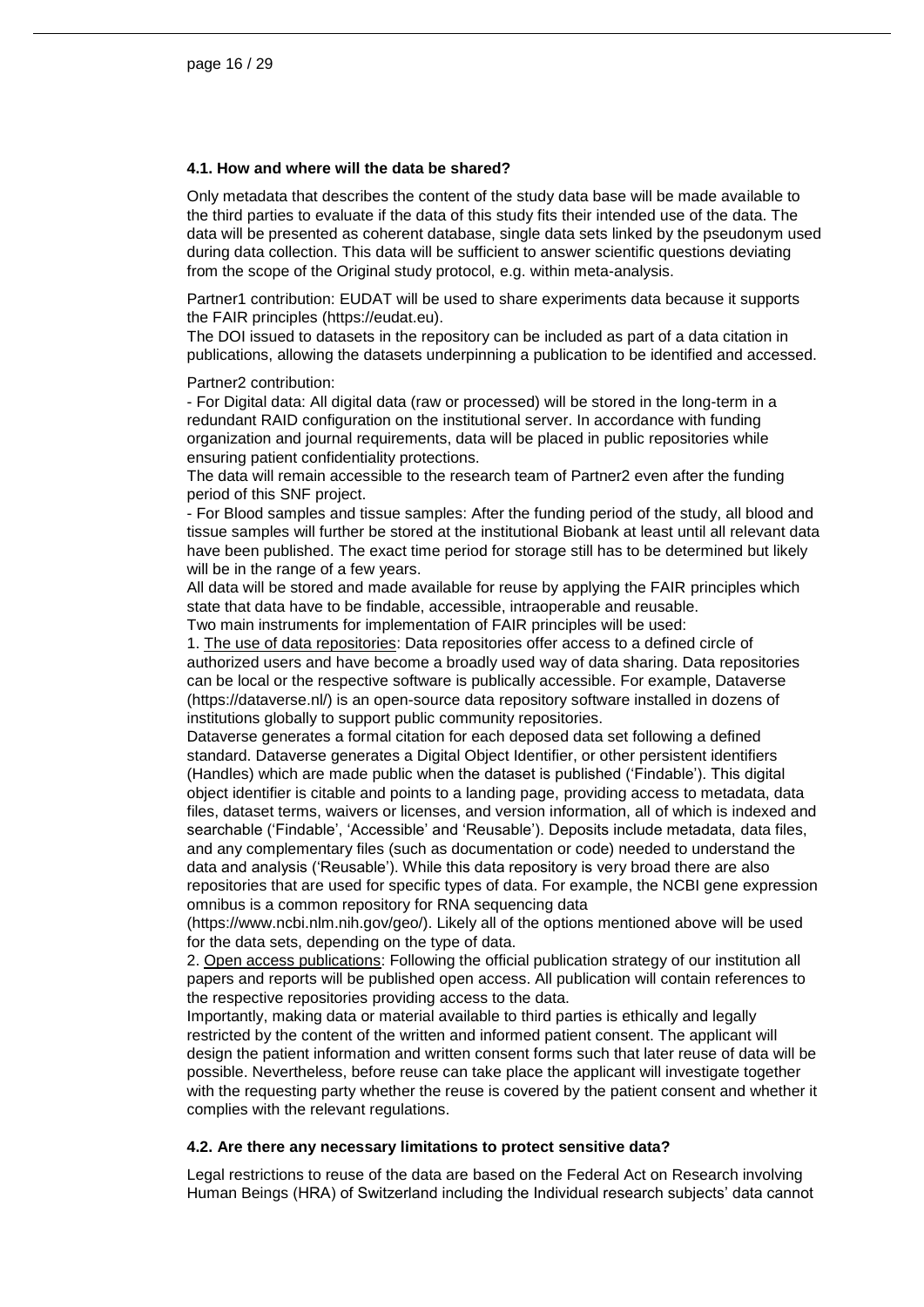legally nor ethically be made available to non-authorised people. Only the sponsor, the investigation team, reviewers, auditors and inspection authorities are entitled to access such data.

No personal data or data that may easily identify subjects will be provided, with respect to the Swiss law on human research (HRA) and its applicable ordinance ClinO/KlinV/OClin/OSRUm.

#### **4.3. All digital repositories I will choose are conform to the FAIR Data Principles.**

Yes

#### **4.4. I will choose digital repositories maintained by a non-profit organisation.**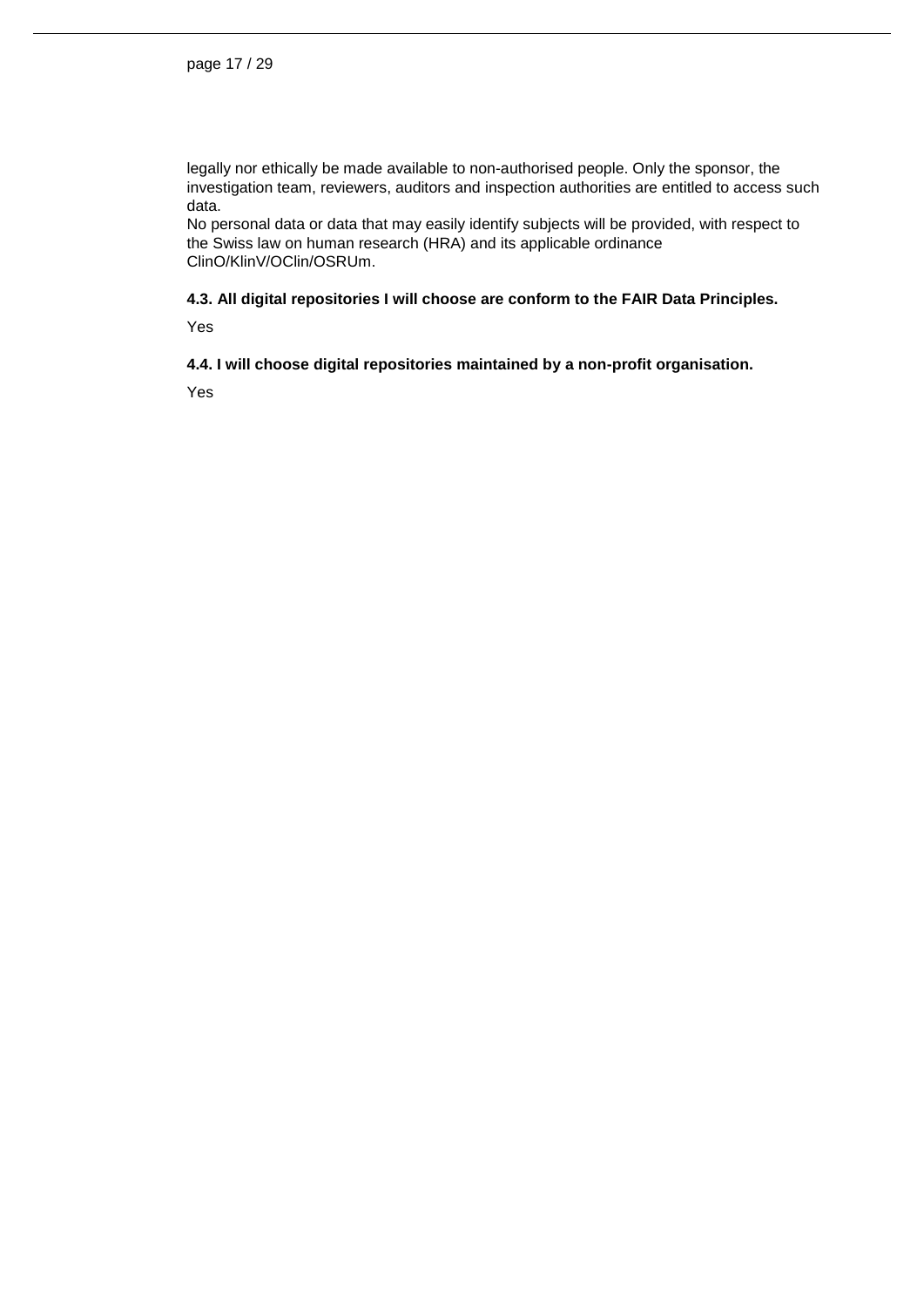## <span id="page-17-0"></span>**Communication #1**

#### **1. Data collection and documentation**

#### **1.1. What data will you collect, observe, generate or reuse?**

1. Data that will be reused:

- In agreement with CERN, text and visual sources inside their archive (period 1989-1993) will be digitized (PDF format). We will need at least 10GB of storage space.

- Sources retrieved in newspaper and private archives. The materials will be digitized, when available only in paper format. These archives are in part public and in part privately owned. Access will be required for private or semi-public archives. We plan to digitize around 2GB of data.

- Primary-sourced histories from the founders available in specialized books and websites. It will be both text files and audio files. The text files will be digitized, when available only in paper format, or downloaded, if already available in digital format. The audio files will be downloaded when possible. Audio and digitized texts will be stored in the project folder on USI servers. All these materials are publicly accessible.

Audio: 50MB per each file (around 350MB in total).

2. Data that will be generated during the project:

- Digitally recorded interviews with the Web pioneers about the birth and early years of the Web: duration of each interview around 1 hour; 25-30 interviews to be saved in .Wav format. Around 200MB per file (6GB in total)

- Transcriptions of interviews: 25-30 PDF.

#### **1.2. How will the data be collected, observed or generated?**

Materials collected in the different archives will be digitized through scans of text and images (output format: PDF. Files) The files will be named as follow: ArchiveName\_FolderName Year Month Day FileNumber.

The files will be saved in folders pointing to the reference year within the original archive. For each archive, information regarding the files will be collected in an Excel file containing general information (Year, File name, Type of document, details of content, comments). The interviews will be downloaded and transcripted. Both files will be named as follows: NameOfInterviewee\_Inverviewer\_Date\_FileNumber.

An excel list of the interviews containing general information (Name of interviewee, Date, Description Comments) will be provided.

Generated data will be transferred as soon as possible to the USI servers to avoid data loss.

#### **1.3. What documentation and metadata will you provide with the data?**

For each archive, information regarding the files will be collected in an Excel file containing general information (Year, File name, Type of document, details of content, comments). An excel list of the interviews containing general information (Name of interviewee, Date, Description Comments) will be provided.

Content analysis will produce a catalogue of PDF files pertaining each document collected within the archives and containing technical data (metadata about the document) and the results of the thematic analysis.

Data from the content analysis will be later on processed through SPSS and an excel sheet with the main results will be provided as well.

#### **2. Ethics, legal and security issues**

#### **2.1. How will ethical issues be addressed and handled?**

We have a special permit to access, process and preserve classified materials at the CERN archive. Collected data won't be made public without CERN agreement. Data collected remain property of CERN.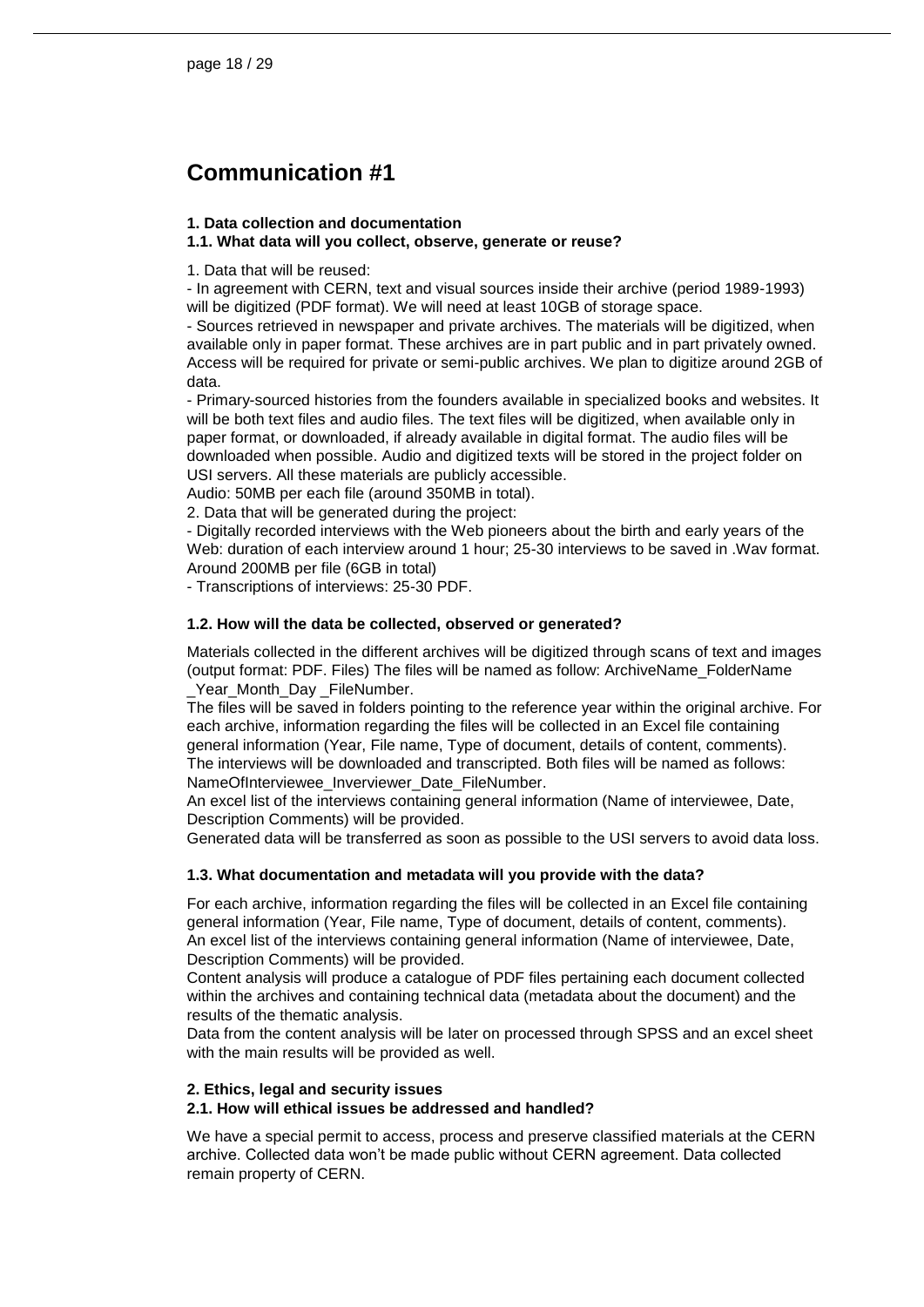Permission to access semi-public newspaper archives and private archives will be asked in due course. Data collected within these archives won't be made public without the agreement of the archives owners and managers. Data remain property of their respective owners.

Informed consent will be signed by the interviewee. Interviews will be made available for research purpose. Investigated themes are not sensitive, therefore we do not provide anonymization of data. Anonymization will be provided if explicitly required by the interviewee.

Interviews included in books or websites are already publicly available data and will be treated as such.

#### **2.2. How will data access and security be managed?**

Data collected within the different archives and digitized will be accessible only to the research team and will be stored on USI servers.

There are no specific security needs concerning the collected data. Project data will be stored on file servers managed by USI IT service in folders with limited and managed access permissions. The project manager will be in charge of deciding which researchers have access to the folders containing the data.

#### **2.3. How will you handle copyright and Intellectual Property Rights issues?**

Data collected within the different archives remain property of their respective owners. They will not be shared without the owners' permission. Data generated by the project (interviews and content analysis results) are property of the Università della Svizzera italiana.

#### **3. Data storage and preservation**

#### **3.1. How will your data be stored and backed-up during the research?**

The project data will be stored and processed on file servers managed by the IT service of USI, which are protected by backup copies of data (backup) made every night. Cloud services are not intended to be used. Researchers will be trained to transfer data from the recording devices to the file servers as soon as possible to avoid risks of data loss.

#### **3.2. What is your data preservation plan?**

Data collected within the CERN archives and digitized by the research team will be preserved until the CERN archive will be opened to the public. The excel list of the materials available within the archives will be preserved for future research.

Data collected within the semi-public or private archives and digitized by the research team will be preserved until these archives will be opened to the public. The excel list of the materials available within these archives will be preserved for future research.

PDF files produced by the content analysis will be preserved until the final results of the research will be published. The excel list with the summary results of the content analysis will be preserved for future research.

Interviews digitally recorded in .wav format will be preserved together with PDF transcriptions.

10 years after the end of the project data will be re-evaluated in order to determine what to preserve.

#### **4. Data sharing and reuse**

#### **4.1. How and where will the data be shared?**

Subject to agreement with the researched archives, the list of the documents collected will be made available on Zenodo for future research purpose. Excel summary of the results produced by the content analysis will be made available on Zenodo for future research purpose. Detailed PDF files and SPSS documents produced by the content analysis will be made available upon request and only for research purposes. A written agreement will be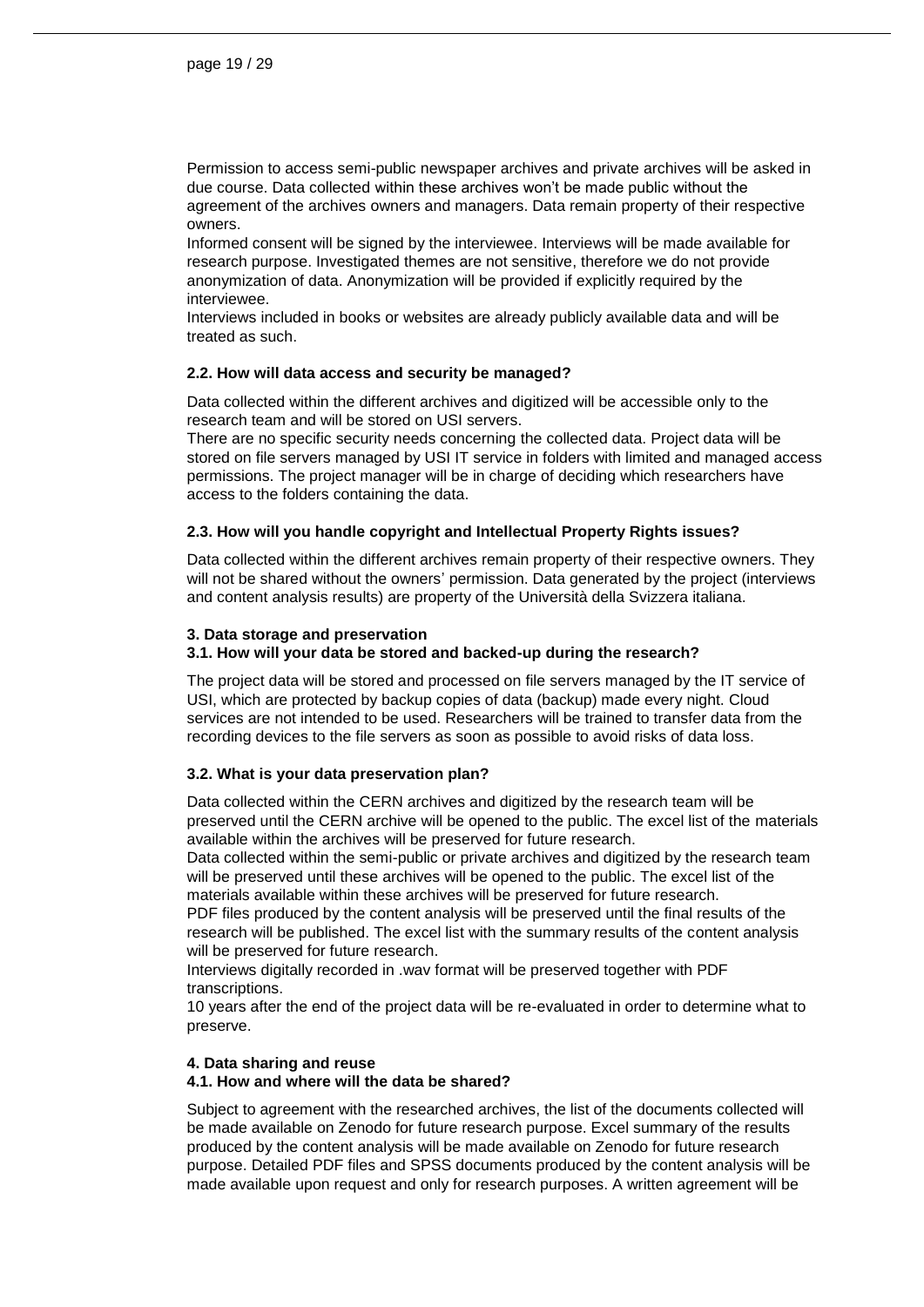signed in order to ensure the proper usage of the data made available to other interested researchers.

Zenodo assigns all publicly available uploads a Digital Object Identifier (DOI) to make the upload easily and uniquely citable. We will assign relevant titles and keywords to the datasets, so that researchers who are interested can easily find them.

#### **4.2. Are there any necessary limitations to protect sensitive data?**

Data collected within the different archives remain property of their respective owners. They will not be shared without the owners' permission.

Data generated by the project (interviews and content analysis results) are property of the Università della Svizzera italiana and will be made available for research purposes only.

#### **4.3. All digital repositories I will choose are conform to the FAIR Data Principles.**

Yes

#### **4.4. I will choose digital repositories maintained by a non-profit organisation.**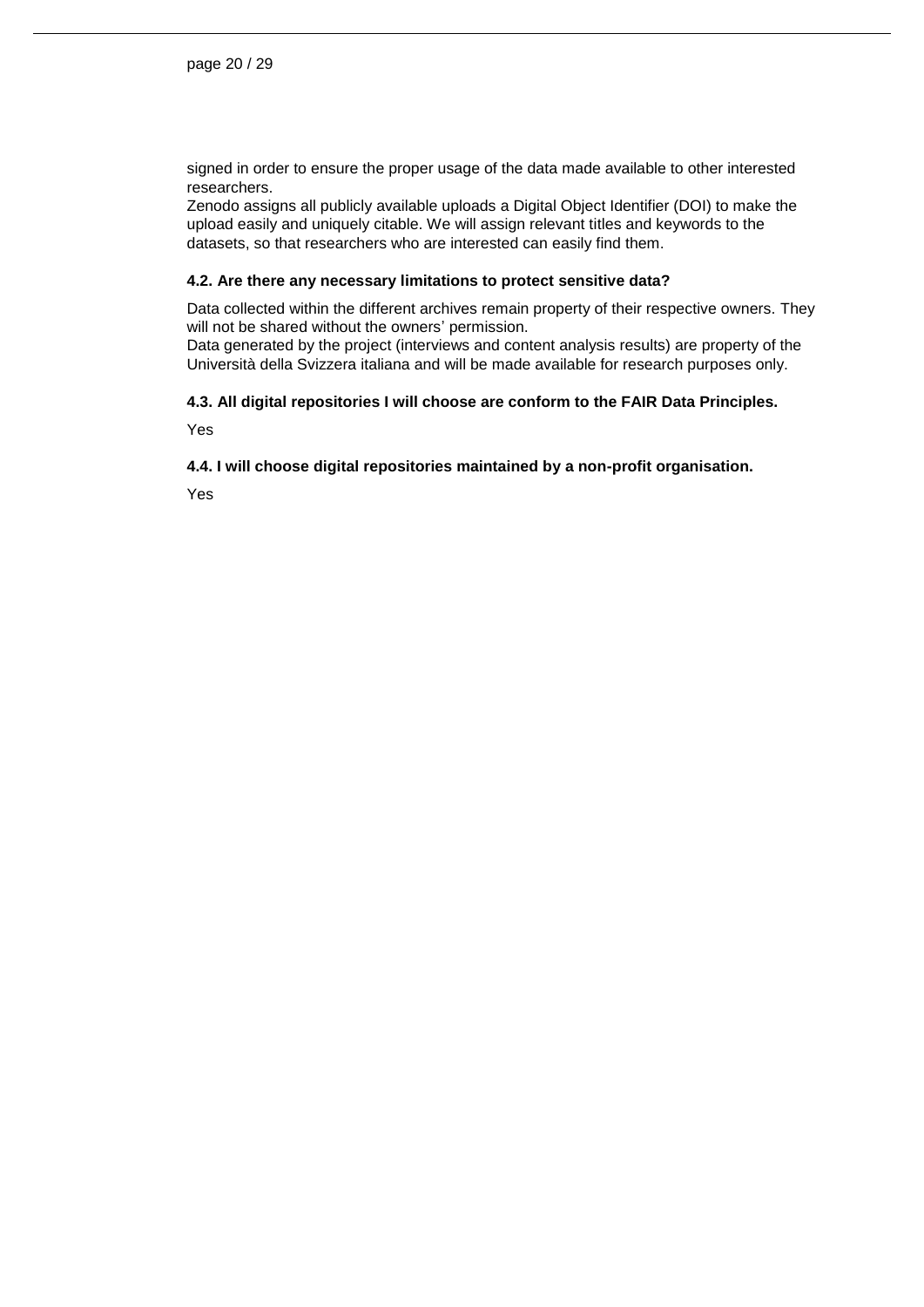## <span id="page-20-0"></span>**Communication #2**

#### **1. Data collection and documentation**

#### **1.1. What data will you collect, observe, generate or reuse?**

In order to allow for a comparative analysis as foreseen in this project, we will have four different, interrelated and (probably) multilingual datasets: (a) 40-50 interviews to women in the Swiss academic system and their partners, corpus I in the research plan, (b) 40-50 individual interviews to women in the Swiss academic system, corpus II in the research plan; (c) 15-20 interviews to key institutional actors in the field of equal opportunities and (d) written public institutional documents about equal opportunities; (c) and (d) together make up corpus III (institutional discourse) in the research plan.

Datasets a, b, c (interviews) will be collected during the project. Based on previous similar experience, we anticipate that each interview will last about 45-60 minutes, which amounts to a total recording time (sum of datasets a, b, c) between 71.25 and 120 hours of recording. This requires between around 43GB and 75GB of storage for MP3 audio files. The data collection of datasets a, b will be preceded by a short pilot study that will enable us to refine the interview questionnaire and also to make more precise calculations about the length of interviews and the required data storage.

In a first phase, interviews will be first transcribed in a non-anonymized form, only available to the researchers as Word files (and deleted at the end of the project). The interviews will then be anonymized. Anonymized interviews will be stored in two versions. First, Word/PDF versions will be created for the purposes of the project (publications, research) and for future sharing of data (see also 4.1). Second, XML versions will be created and annotated using the freely available software UAM Corpus Tool (CT, http://corpustool.com, see O'Donnell 2008), version 3.3. CT has already proven useful for the purposes of an argumentative analysis and has been already used by applicant and post-doc in previous projects. CT requires transcriptions to be in XML files.

At the moment, around 80 public institutional documents in English, Italian, French and German (as PDF files) have been collected and stored on USI server, in a folder dedicated to this project. Presently, the public institutional documents require about 58MB of storage; the collection of documents, however, will be regularly updated during the project and we estimate an increase of at least 15-20 documents over the four years.

#### **1.2. How will the data be collected, observed or generated?**

Audio recordings will be made using digital recorders that are made available for researchers at USI by IT services, which allow to do recordings of the quality required for this project. Interviews will be recorded, respectively, by the two PhD students (datasets a, b) and by the post-doc researcher (dataset c). The post-doc researcher also has the task to work on the collection of public institutional documents (dataset d). During the pilot study, and during the process of data collection, the applicant and the post-doc will work with the PhD students to refine the methodology and give feedback on possible difficulties emerging during the data collection; during regular weekly project meetings, any urgent issue can be addressed by the project team.

Files of the datasets a, b, c, d will be stored separately on three USI IT folders (see 2.2). New versions of interviews/documents will be clearly labelled; the post-doc will have the task of managing the process of updating versions.

Transcriptions of interviews will be helped by two student assistants. This will allow double review of data, which enable us to enhance the quality of transcriptions.

#### **1.3. What documentation and metadata will you provide with the data?**

For datasets of interviews (a, b, c) we will create metadata to allow the project team and other users to understand and reuse the files. We will create an identifying name (dataset letter + number of interview) for each file and corresponding transcription. For datasets a, b,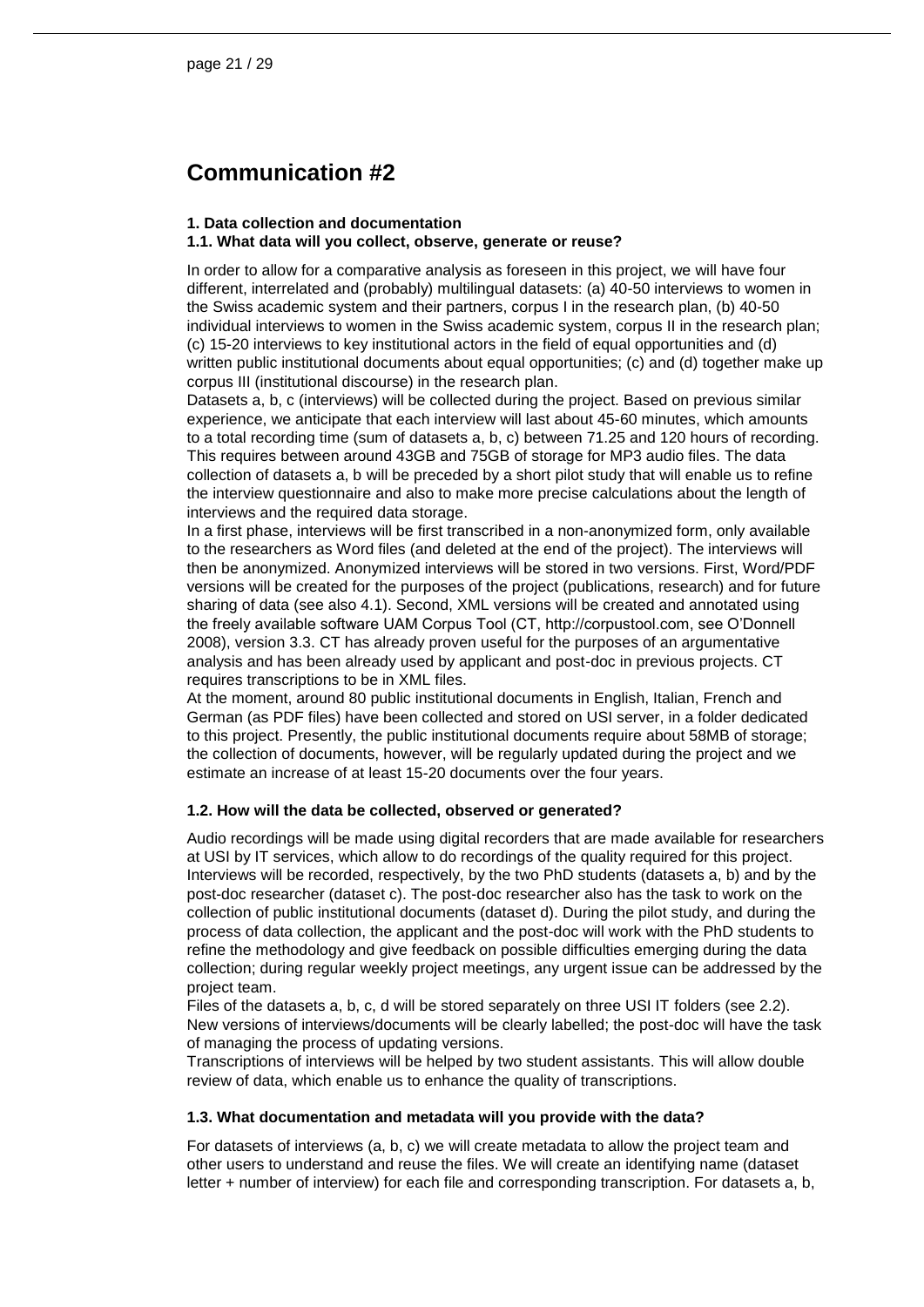in a separate Excel file, we will insert metadata: time/place of interview, language(s), name of interviewer, plus basic sociological data on interviewees, such as age, education, number of children, nationality, time spent in the Swiss academic system, level of academic career, year of completion of the PhD. In case of a couple's interview, sociological data will also include: family status of interviewee, relationship to the interviewed person (e.g. partner/friend/relative).

For dataset c, in a separate Excel file, we will insert metadata: time/place of interview, language(s), name of interviewer, plus basic sociological data on interviewees, such as age, education, number of children, role within equal opportunities in Switzerland (e.g. head of service/administrator/other). At the moment, we have labelled and sorted the documents with a first classification but the metadata will be refined during the project.

We use Excel files for our metadata because, although the software UAM Corpus tool permits to insert meta-data, it is likely that we will start the annotation after all interviews have been transcribed; we want to compile the Excel files while progressively storing and transcribing the interviews.

Also concerning datasets a, b, c (interviews) in a separate Word file called JOURNAL, the PhD students and post-doc will write up a short comment (in the form of a journal) immediately after each interview, noting possible ambiguities and everything that was not clear to them during the interview. From previous experience, we know that this additional information will be useful when analysing data. This file will remain available only to the project team because it will include confidential information.

PhD students will be trained about metadata from the applicant and post-doc and they will be continuously monitored during the project. Two student assistants will help with the transcriptions but providing precise metadata is the PhDs' responsibility, under the general monitoring of post-doc and applicant. Note that the metadata described above are for strict use of the project team. A public version of the Excel file of metadata, in which only nonsensitive information will be included, will be created to make transcriptions available to other researchers (see section 2.1 below).

For dataset d (public institutional documents), we will create metadata to allow other users to reuse the files. We will create an identifying name (dataset letter + number of file) for each file. In a separate Excel file, we will insert metadata: name of institution that issued the document, website from which the document was downloaded, time when the document was downloaded from the website language, available translations.

#### **2. Ethics, legal and security issues 2.1 How will ethical issues be addressed and handled?**

Institutional documents (dataset d) have been downloaded from public websites of Swiss higher education institutions.

For individual interviews (datasets a, b, c), including the pilot studies, all participants will sign an informed consent, compliant with GDPR. They will be informed that only transcriptions of the data in an anonymous form will be published and possibly shared with other researchers, only for scientific reasons.

The applicant will get support from the USI ethical committee to define the legal and ethical issues for this informed consent, as she did with previous projects. Given the focus of this project, all participants will be adults and therefore will have the right to sign their own informed consent. The participants will be informed that they can withdraw their permission to use the data. They will be given the applicant's and researcher's email addresses, and know that they can always contact the project team, if they want to have further information. As said in 1.1., we will produce as soon as possible an anonymized version of the transcription, removing names and all identifying information (Word/PDF/XML). For this anonymized version, only a selection of metadata (language, age of the interviewee, number of children) will be made public. Excerpts of interviews can be published only for scientific reasons. Audio files and other metadata will only be available to the project team in order to assure the anonymity of the participants. The "JOURNAL" Word file will remain available only to the project team because it will include confidential information.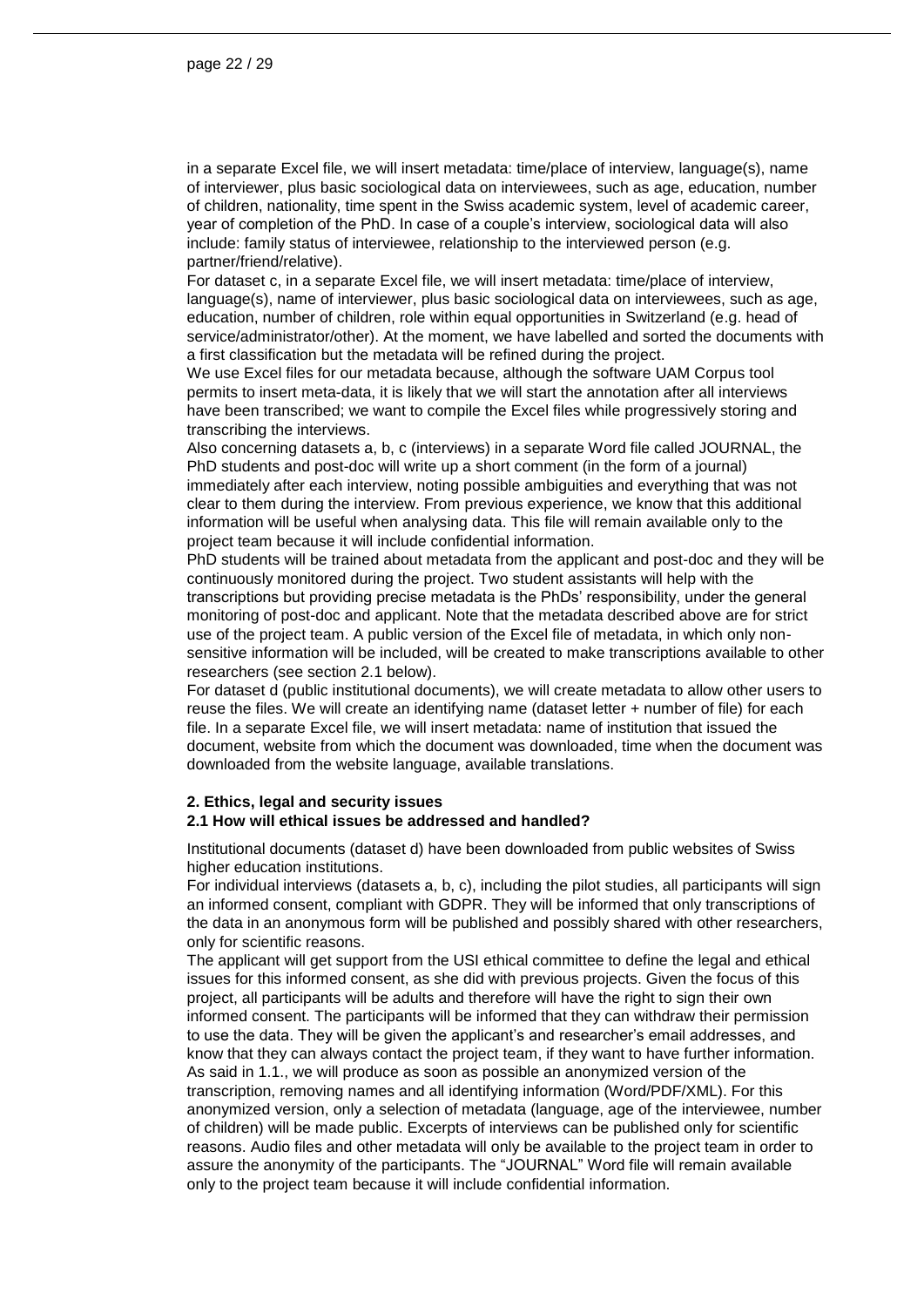Confidentiality is important because the interviews, especially to women academics, may include sensible topics and, in order for us to access the data we need, we need participants to feel they can express themselves freely.

Other possible legal and ethical issues emerging during the project will be discussed by the project team under the supervision of the applicant and, if needed, with USI ethical committee.

#### **2.2. How will data access and security be managed?**

Project data will be stored on file servers managed by USI IT service in folders with limited and managed access permissions. The principal investigator (applicant) will be in charge of deciding which researchers have access to the folders containing the data (see also 2.3) during the project (project team) and after, especially if some researchers will change their institutions.

#### **2.3. How will you handle copyright and Intellectual Property Rights issues?**

USI - Università della Svizzera italiana will be the owner of the data. Audio files and sensible metadata will only be available to the project team in order to assure the anonymity of the participants. Only anonymized versions of the transcriptions (PDF) will be made public to other researchers (limited by a confidentiality agreement) 5 years after the end of the project.

#### **3. Data storage and preservation**

#### **3.1. How will your data be stored and backed-up during the research?**

The project data will be stored and processed on file servers managed by the IT service of USI, which are protected by backup copies of data (backup) made every night. We do not intend to use cloud. Researchers will be trained to transfer data from the recording devices to the file servers as soon as possible to avoid risks of data loss.

#### **3.2. What is your data preservation plan?**

At the end of the project, the non-anonymized transcriptions of interviews will be immediately deleted. All other data will be kept in the USI folders, for further research, maintaining the standard of confidentiality used throughout the project. We will keep the audio files because they could be useful for further publications of the project team. After 7 years, the applicant will have the task of reconsidering what to do with the audio files – whether to keep them for another 5 years or longer, or to delete them, depending on data value.

The annotation made in UAM Corpus Tool will also be a profitable basis for future research on argumentation; therefore, we will keep the XML files. PDF files of anonymized interviews (not annotated) will be shared more broadly (see 4.1) five years after the end of the project, while annotated anonymized versions will be shared seven years after the end of the project (see 4.1).

#### **4. Data sharing and reuse 4.1. How and where will the data be shared?**

As soon as they are ready, anonymized metadata will be made publicly available on the repository Zenodo (https://zenodo.org), which is a non-commercial repository. Our datasets will likely be multilingual so we will specify that on Zenodo.

The audio data stored at USI will only remain available to the applicant and members of this project; while copies of annotated interviews (XML files annotated with UAM Corpus Tool) could be made available during the project, if needed for research purposes, to other researchers who sign a confidentiality agreement – it is the applicant's responsibility to make this decision. Five years after the end of the project, anonymized transcriptions of the interviews in PDF format will be made available on Zenodo only for research purposes in the field of argumentation and discourse analysis, to researchers who sign a confidentiality agreement. Seven years after the end of the project, annotated interviews (also anonymized)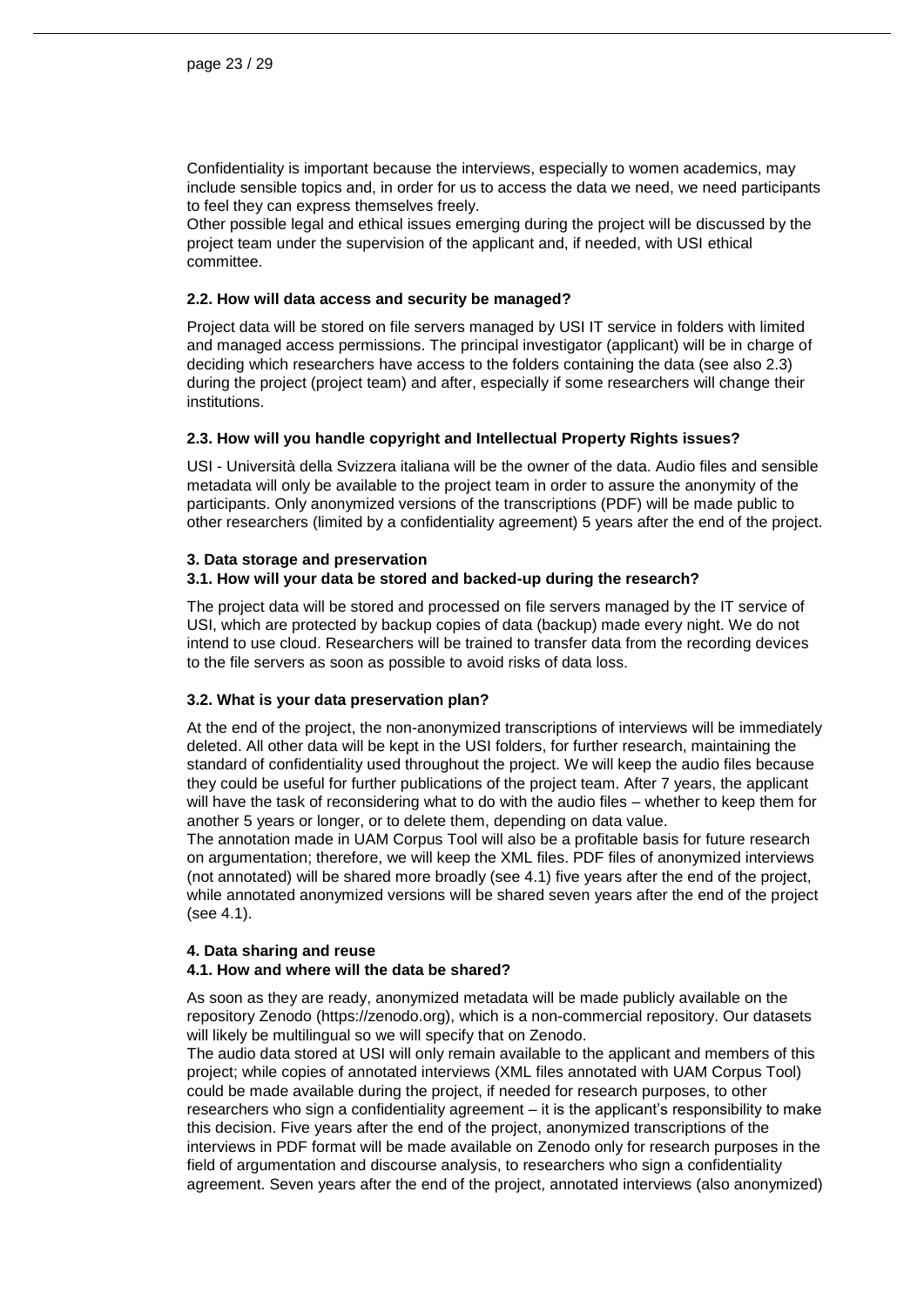will also be made available on Zenodo only for research purposes in the field of argumentation and discourse analysis, to researchers who sign a confidentiality agreement. Dataset (d) is composed of written public documents taken from websites of universities. While its metadata will be shared, the documents per se will not be shared on Zenodo. Zenodo assigns all publicly available uploads a Digital Object Identifier (DOI) to make the upload easily and uniquely citable. We will assign relevant titles and keywords to the datasets, so that researchers who are interested can easily find them.

#### **4.2. Are there any necessary limitations to protect sensitive data?**

Initially, only anonymized metadata will be made publicly available on Zenodo. Anonymized transcriptions of the interviews in PDF format (not annotated) will be made available only for research purposes in the field of argumentation and discourse analysis five years after the end of the project. Seven years after the end of the projects, the anonymized annotations will be made available only for research purposes on Zenodo. In order to further protect sensitive data, we will anyway ask to sign an agreement to those researchers who are interested to use our anonymized datasets making sure that they will only use the data for research purposes.

We will be very strict when interpreting what it means to produce "anonymized" transcriptions, checking that any information that could make the interviewee identifiable will not be shared. The applicant will monitor this aspect throughout the process, asking relevant advice from the Ethical committee at USI when necessary.

#### **4.3. All digital repositories I will choose are conform to the FAIR Data Principles.**

Yes

#### **4.4. I will choose digital repositories maintained by a non-profit organisation.**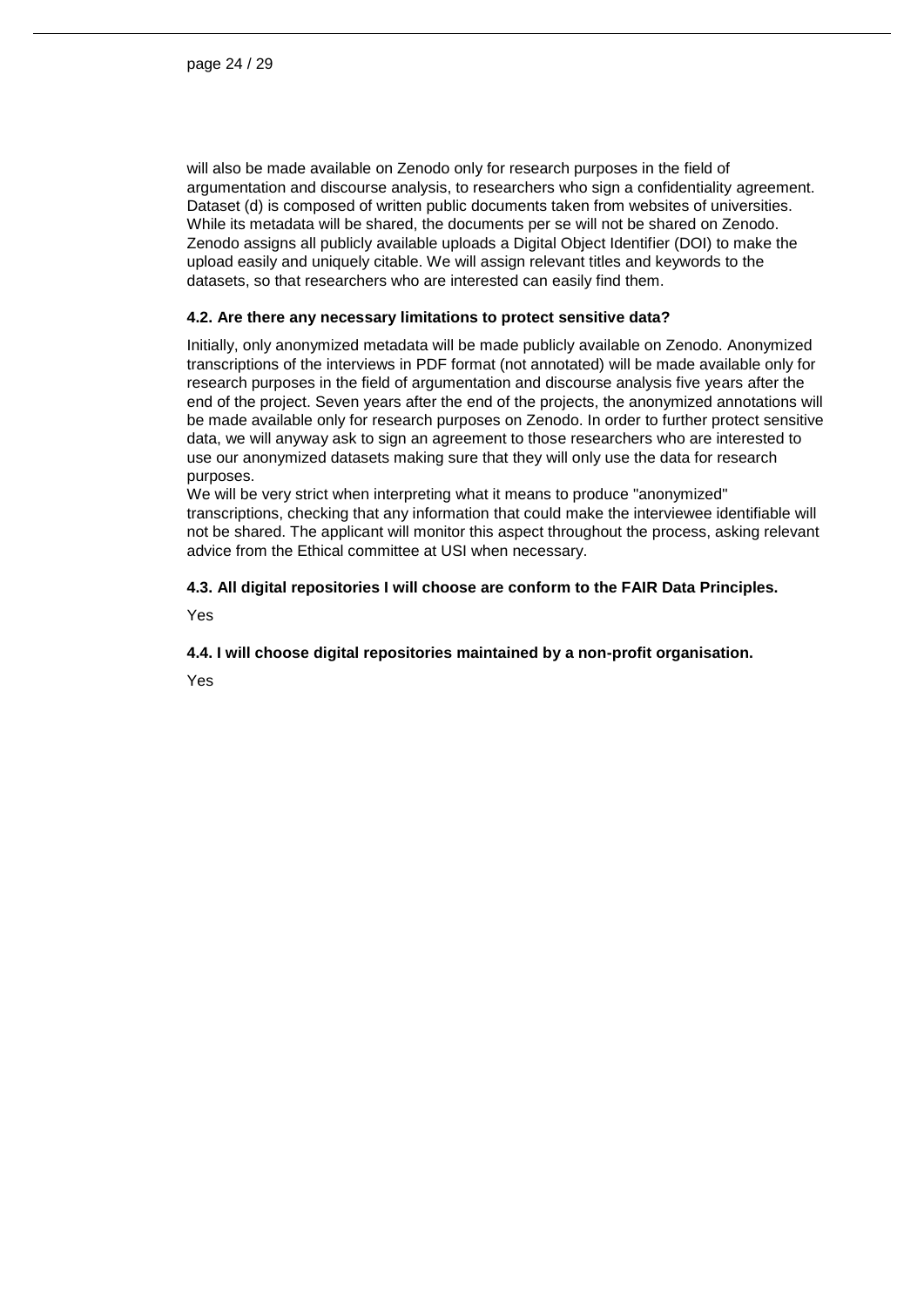### <span id="page-24-0"></span>**Economics**

#### **1 Data collection and documentation**

#### **1.1 What data will you collect, observe, generate or reuse?**

- The project will combine the following datasets:
- Equity returns and other stock-market information of publicly listed companies
- Balance-sheet information of these companies
- Macroeconomic indicators

Part of the data is obtained from data providers (Datastream, Orbis) for which USI has an existing licence. Other data (such as, some macro series) are from central banks and other organizations (such as the FED or World Bank). Data is received in CSV or Excel format. We anticipate that the overall dataset will amount to approximately 20 GB.

#### **1.2. How will the data be collected, observed or generated?**

The equity data will be accessed and downloaded from Datastream and Obis. Other data will be downloaded from the website of economic organizations (such as the FED or World Bank). To keep track of possible revisions/versions of the data, they be stored into a folder that is named based on the date of download. To guarantee the replicability of our analysis, new downloads are stored in separate folders, and previous downloads are preserved.

#### **1.3. What documentation and metadata will you provide with the data?**

The data will be accompanied with a precise description of the series that are used in the study, along with their reference code when present (e.g., Mnemonic in Datastream). The raw data will then be processed (through some dedicated software such as Stata, Matlab, or Phyton) to be converted into a format suitable for the empirical analysis. The procedure used to process the data will be described in a technical report or in a data section of the publication, including the type of software used, and made public together with the file and an indication of the software version that was used.

#### **2. Ethics, legal and security issues**

#### **2.1. How will ethical issues be addressed and handled?**

There are no ethical issues in the generation of results from this project.

#### **2.2. How will data access and security be managed?**

Data will be stored on a dedicated disk space of one of the USI servers that are managed by our IT department. The data will be accessible using virtual desktop technology only by authorized participants to the project. The list of authorized participants will be managed by the applicant. Access to the database will be logged, thus each access is traceable.

#### **2.3. How will you handle copyright and Intellectual Property Rights issues?**

Part of the data is obtained from data providers (Datastream, Orbis), and is subject to a nondisclosure agreement. Other data (such as, some macro series) are from central banks and other organizations (such as the World Bank) and are freely available. The research is not expected to lead to patents.

#### **3. Data storage and preservation**

#### **3.1. How will your data be stored and backed-up during the research?**

Data will be stored on a dedicated disk space of one of the USI servers that are managed by our IT department. Our servers have redundancy, mirroring and are monitored. The servers are backed up on a regular basis (at least once per week).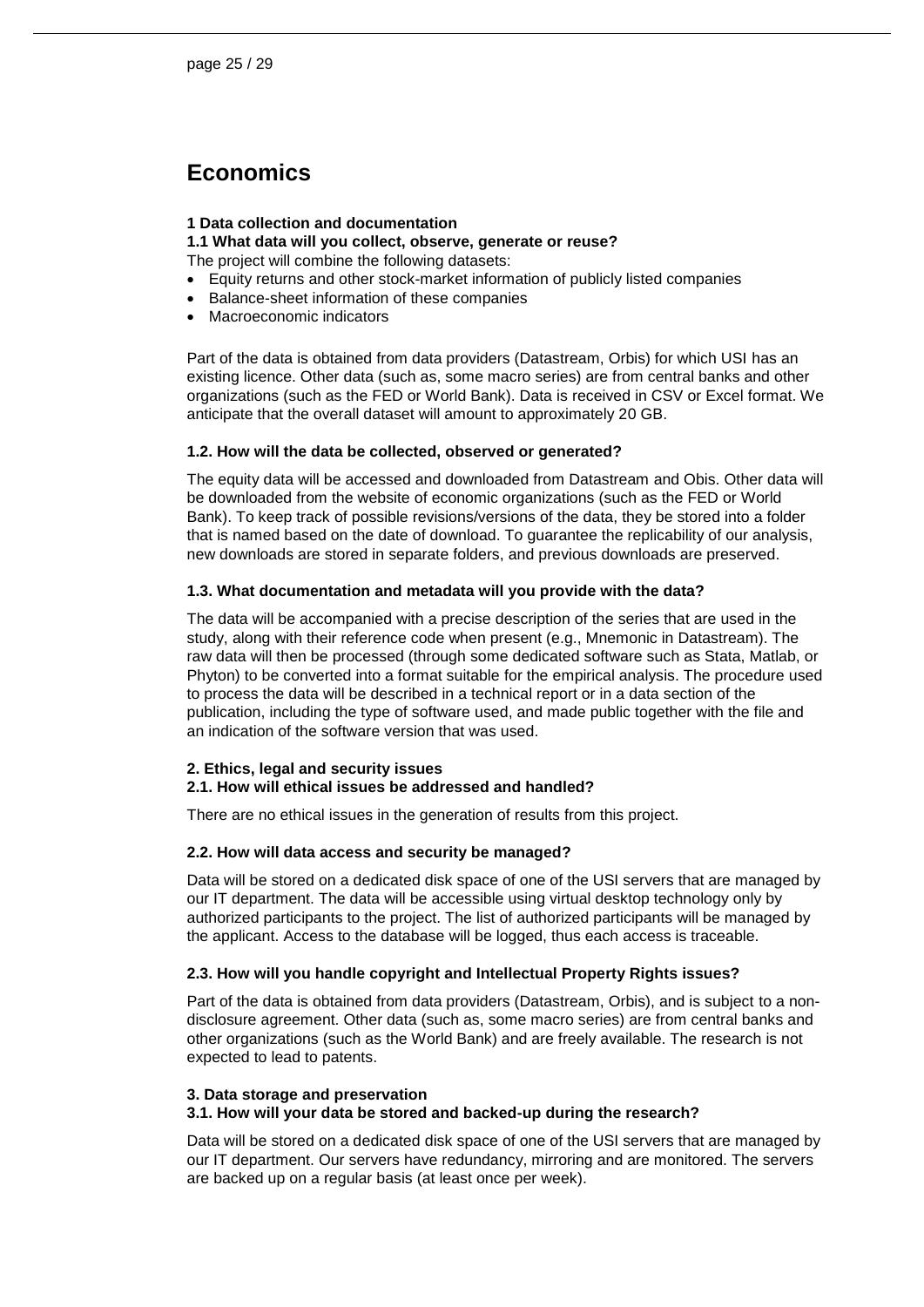#### **3.2. What is your data preservation plan?**

We will preserve the data for at least 10 years on the university's server, and also deposit it in an appropriate data archive (such as Zenodo). Where possible, we will store files in open archival formats, such as Excel files converted to CSV. In case this is not possible, due to the large volume of the data, we will include information on the software used and its version number.

#### **4. Data sharing and reuse**

#### **4.1. How and where will the data be shared?**

Datasets from this work which underpin a publication will be made available through the project participants' websites or common published on Zenodo, and made public at the time of publication. Data in the repository will be stored in accordance with funder's data policies. The retention schedule for data will be set to 10 years from date of deposition in the first instance, with possible extension for datasets which remain in regular use.

#### **4.2. Are there any necessary limitations to protect sensitive data?**

Datasets from this work which underpin a publication will be made available at the time of publication. Data that is purchased by third-party data providers will be published in a form that does not constitute a violation of the license agreement.

#### **4.3. All digital repositories I will choose are conform to the FAIR Data Principles.**

Yes

#### **4.4. I will choose digital repositories maintained by a non-profit organisation.**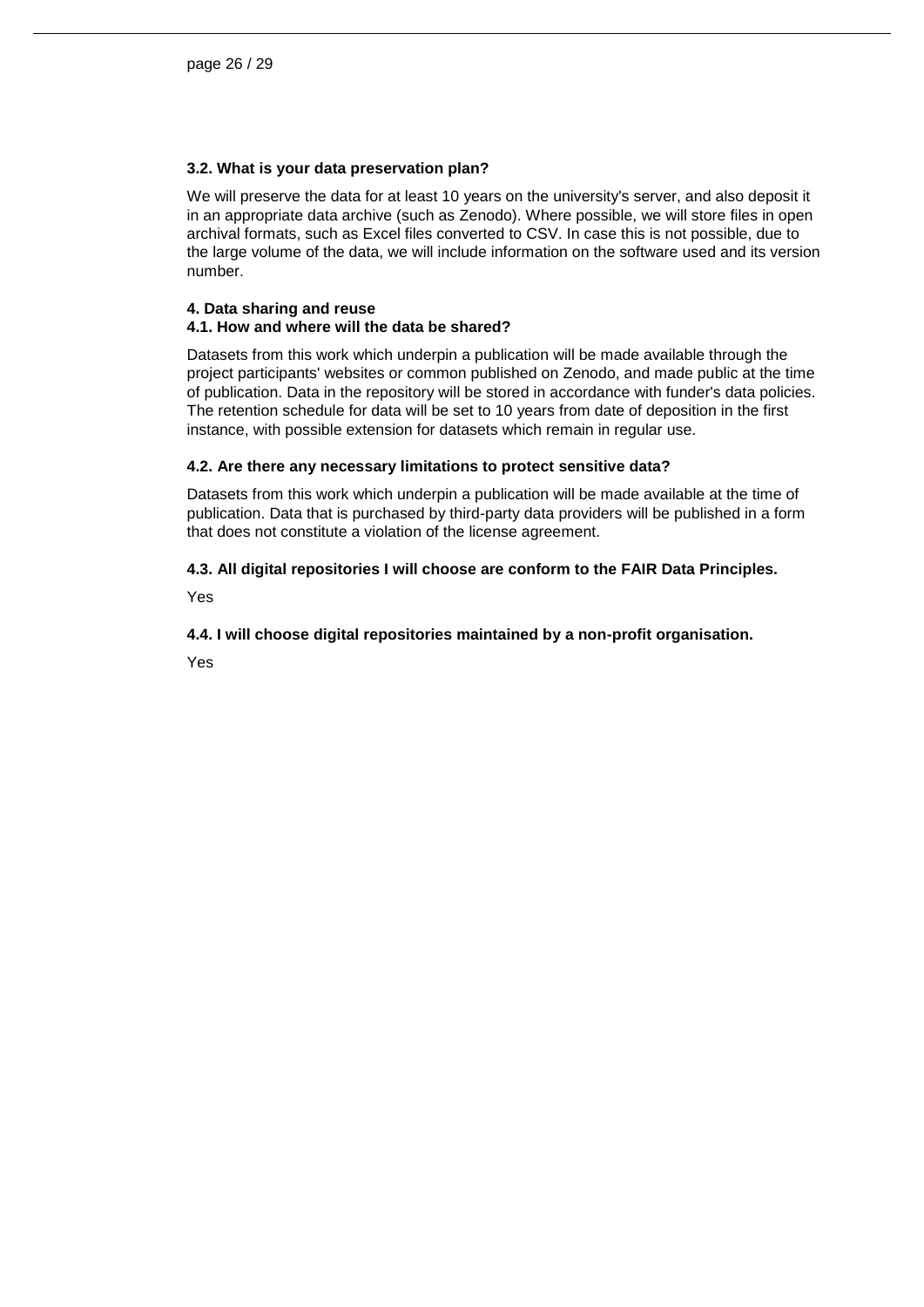## <span id="page-26-0"></span>**Informatics**

#### **1. Data collection and documentation**

#### **1.1. What data will you collect, observe, generate or reuse?**

Data will be collected from static and dynamic program analyses applied to well-known benchmarks and to code in public software repositories. Depending on the concrete metrics to be collected (which will be investigated in WP 1 and WP 2) and the number of opensource projects where our analyses are applicable, the total amount of data collected may reach the order of terabytes. We will maintain proper scripts to be able to reproduce the results of our evaluations.

#### **1.2. How will the data be collected, observed or generated?**

We will use scripts to fully automate the collection and aggregation of measurements, to compute statistics, and to generate figures conveying the results of our experimental evaluations. We will pay special attention to the reproducibility of our results. To ensure that experiments are repeatable on specific workloads, we will save detailed provenance data, such that one can analyse a given workload version even if it is superseded by a more recent version. The maintenance of provenance data is particularly important for large-scale evaluations on open-source projects in software repositories such as GitHub. However, please note that full reproducibility of experiments is only possibly for deterministic workloads.

For metrics that are prone to fluctuations, we will repeat measurements a sufficient number of times and report mean values as well as different quantiles, variance measures, and confidence intervals. In some cases, measurements need to be taken after a warmup phase of a system (e.g., when a system has reached a steady state after initial dynamic compilation); the details of the measurement procedures will be maintained in scripts to ensure consistency of measurements and reproducibility of results. Measurement results will be kept in private repositories shared by the project team. We will use free and open-source distributed version control systems such as Git.

#### **1.3. What documentation and metadata will you provide with the data?**

For each data set, we will store metadata about the input data (e.g., concrete revisions of open-source software) and on the toolchain (e.g., version numbers of used analysis tools) used to obtain the data. The details of the measurement process will be provided via scripts that allow other researchers or practitioners to repeat the measurements and reproduce the data. The scripts will be properly documented to ease their reuse.

#### **2. Ethics, legal and security issues**

#### **2.1. How will ethical issues be addressed and handled?**

Our planned research does not raise any ethical concerns.

For the evaluation of our methods and techniques, we will be working on open-source projects maintained in public code repositories. The code and data contained there are freely available and so our results do not need any particular protection, as we are not dealing with any sensitive data.

#### **2.2. How will data access and security be managed?**

As explained before, we will not be dealing with sensitive data. Hence, the results of our work do not require any special protection.

#### **2.3. How will you handle copyright and Intellectual Property Rights issues?**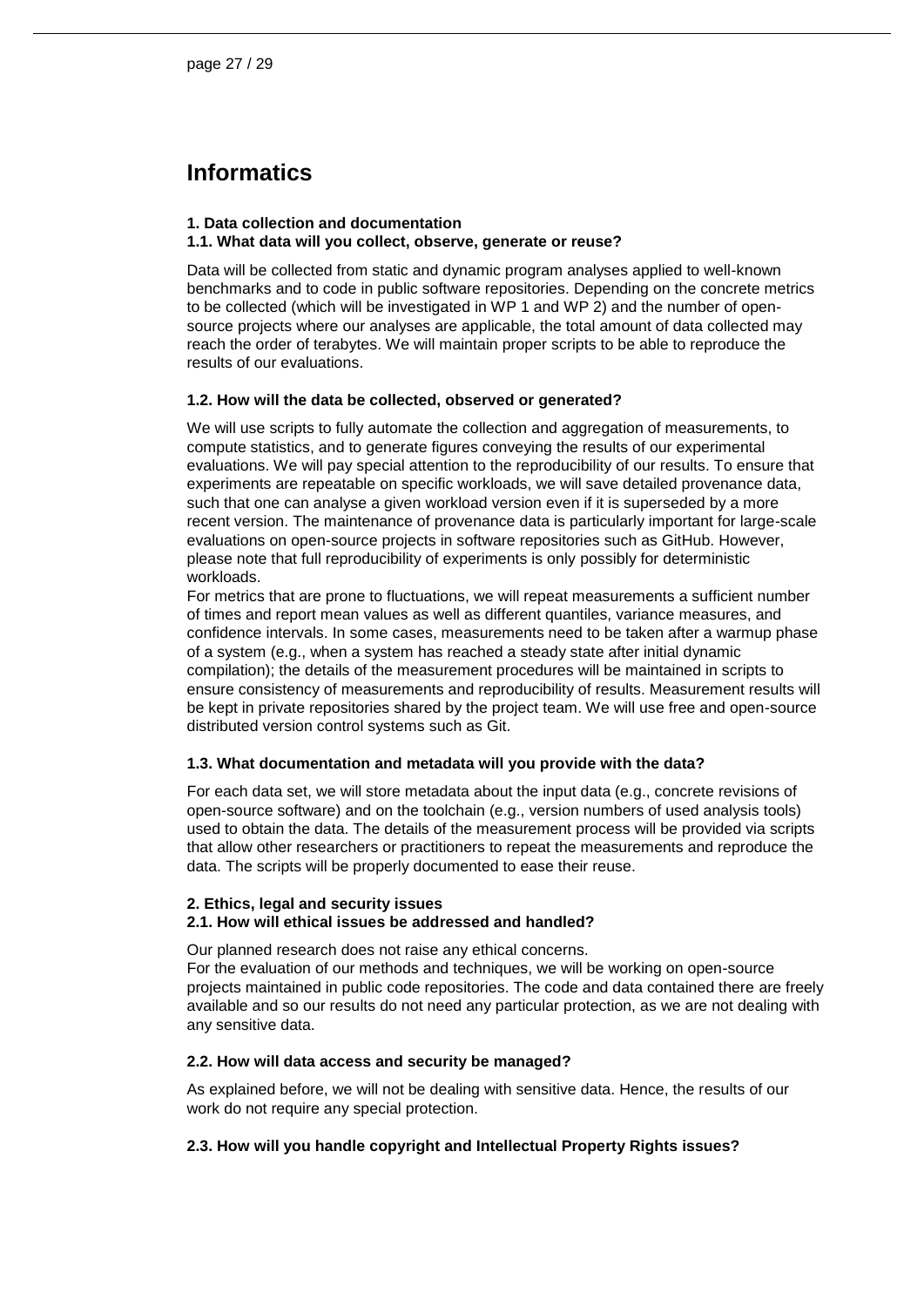The software developed in this project will be released open-source under the most appropriate license to benefit the community. Thus, the researchers funded by this project can freely exploit the results of their research in their future careers.

#### **3. Data storage and preservation**

#### **3.1. How will your data be stored and backed-up during the research?**

The project team will use backed-up, private repositories (such as those provided by the university) for sharing documents, code, data, and any other artefacts during the project. Completed and tested software will be released open-source in public repositories. Data collected in experiments will be kept in a distributed database. Since we are not dealing with sensitive data and the results from experimental evaluations can be easily recomputed, special precautions regarding data storage are not needed.

#### **3.2. What is your data preservation plan?**

As discussed before, all relevant artefacts will be kept in backed-up repositories, ensuring their long-term availability. Completed software will be released open-source and maintained in public code repositories. We also plan to submit artefacts for accepted publications, which will be made available through the publisher's digital library.

#### **4. Data sharing and reuse**

#### **4.1. How and where will the data be shared?**

During the research activities, all data and artefacts will be shared between the project team (and possibly with external collaboration partners) in backed-up, private repositories (e.g., provided by the university's IT department). Completed and tested software will be released open-source and kept in public code repositories to ensure the widest possible impact and reuse. Experimental data underlying publications will be submitted as artefacts, to be included in the publisher's digital library. We will also include scripts to reproduce all measurements and the figures included in our papers.

#### **4.2. Are there any necessary limitations to protect sensitive data?**

Data underlying a publication will be publicly released as an artefact accompanying the publication. Whenever supported by the publisher, we will submit artefacts with our papers for inclusion in the publisher's digital library. Scripts used to reproduce measurements will be part of the open-source releases of our software, to be maintained in public code repositories.

#### **4.3 All digital repositories I will choose are conform to the FAIR Data Principles.**

Yes

#### **4.4 I will choose digital repositories maintained by a non-profit organisation.**